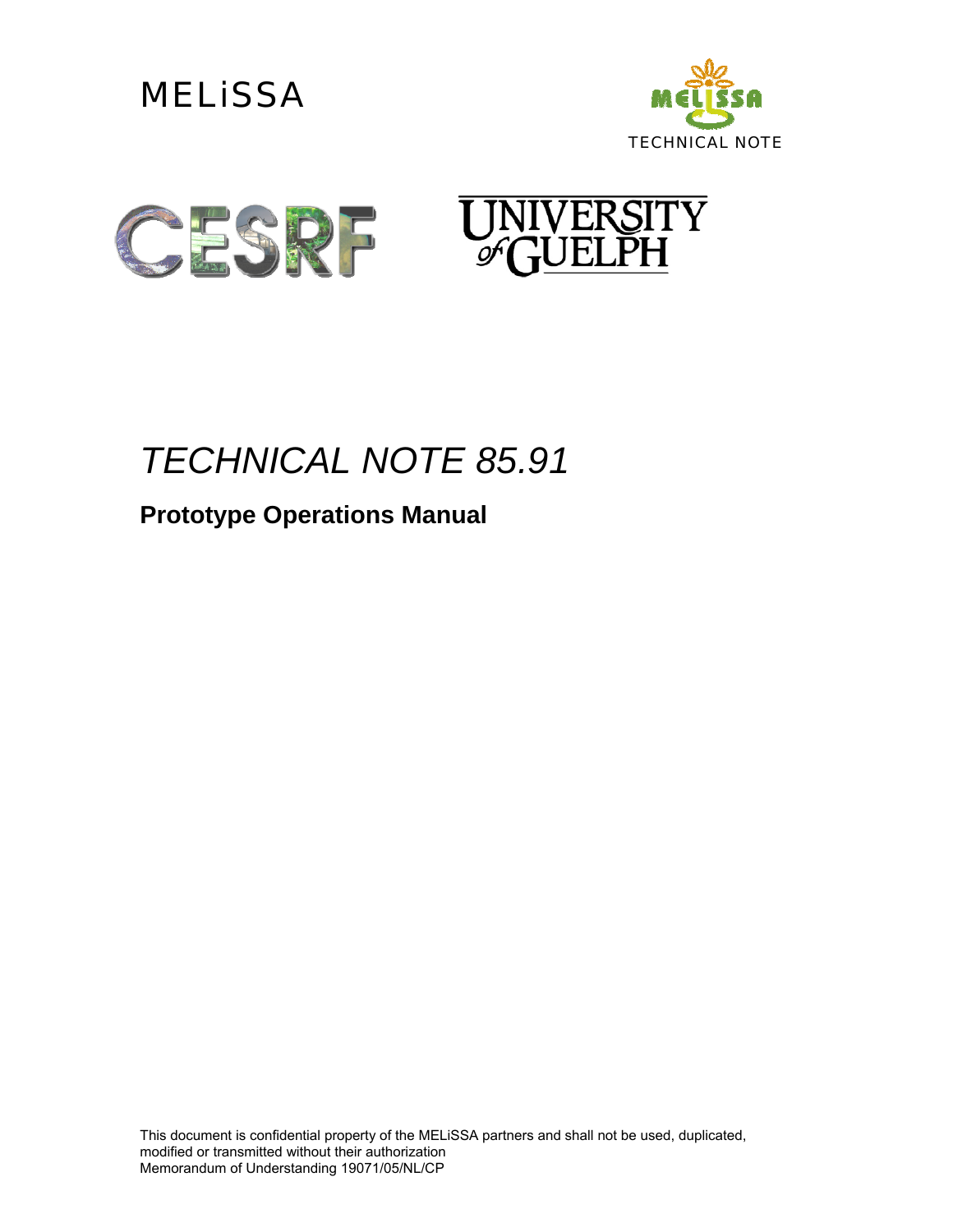



| Prepared by/Préparé par      | Danuta Gidzinski / Jamie Lawson / Michael Stasiak / Geoffrey<br>Waters |
|------------------------------|------------------------------------------------------------------------|
| Reference/Réference          | 19772/06/NL/GM                                                         |
| Issue/Edition                |                                                                        |
| Revision/Révision            |                                                                        |
| Date of issue/Date d'édition | October 2008                                                           |
| Status/Statut                | Final                                                                  |

#### APPROVAL

| Title | Prototype Operations Manual | <b>Issue</b> | Revision |  |
|-------|-----------------------------|--------------|----------|--|
| Titre |                             | Edition      | Révision |  |

| Author | <b>Michael Stasiak</b> | Date | October 2008 |
|--------|------------------------|------|--------------|
| Auteur | Dr.                    | Date |              |
|        |                        |      |              |

| Approved by  | Dr. Michael Dixon | Date | October 2008 |
|--------------|-------------------|------|--------------|
| Approuvé par |                   | Date |              |

#### CHANGE LOG

| Issue/ <i>Edition</i> | Revision/Révision | Status/Statut | Date/Date    |
|-----------------------|-------------------|---------------|--------------|
|                       |                   | Final         | October 2008 |
|                       |                   |               |              |
|                       |                   |               |              |

#### Distribution List

| Name/Nom | Company/Société | Quantity/Quantité |
|----------|-----------------|-------------------|
|          |                 |                   |
|          |                 |                   |

#### Applicable and Relevant Documents

| Name/Nom / Internal ID | Format | Status / ESA Reference |
|------------------------|--------|------------------------|
|                        |        |                        |
|                        |        |                        |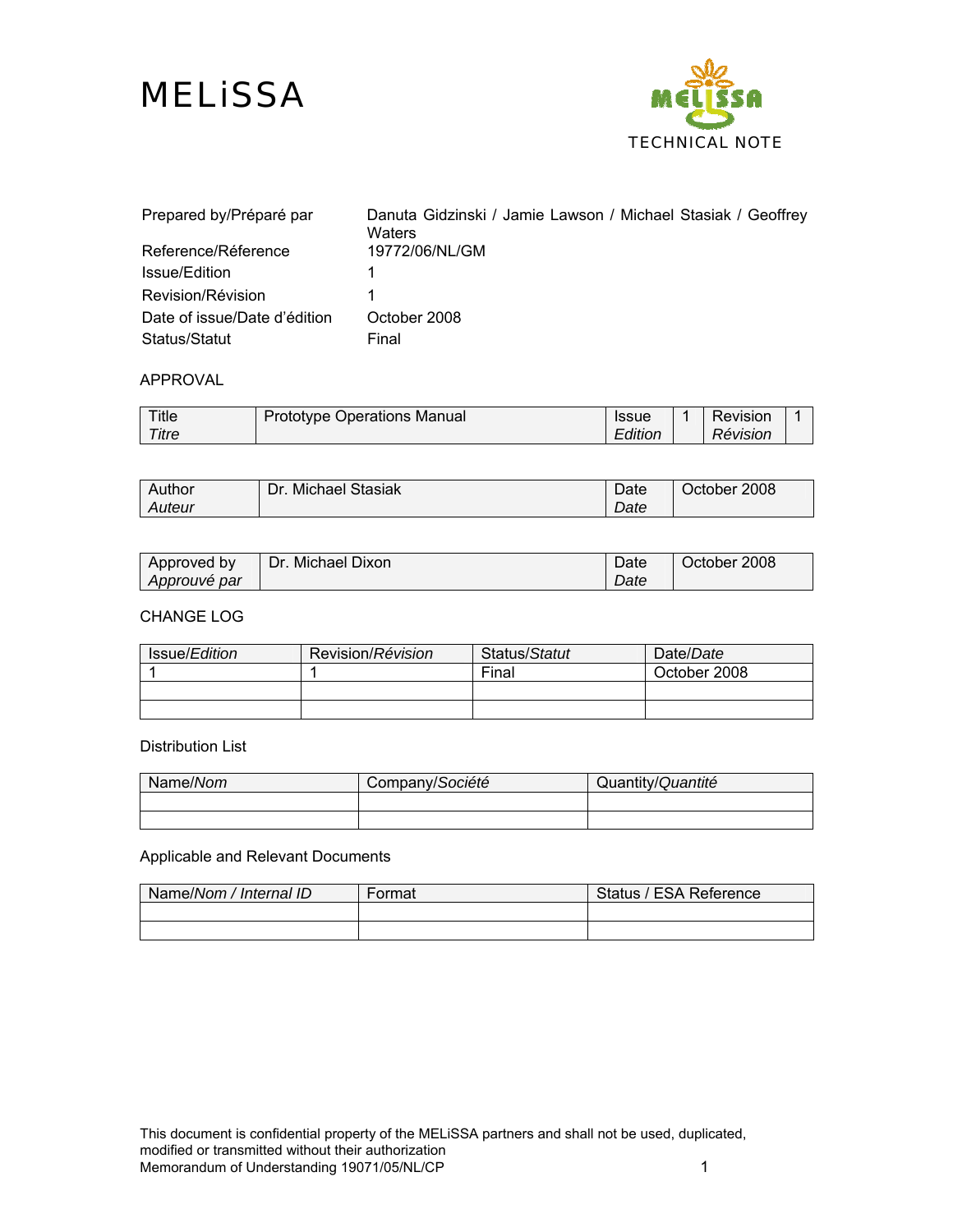# **MELISSA**



### **Table**

of

### **Contents**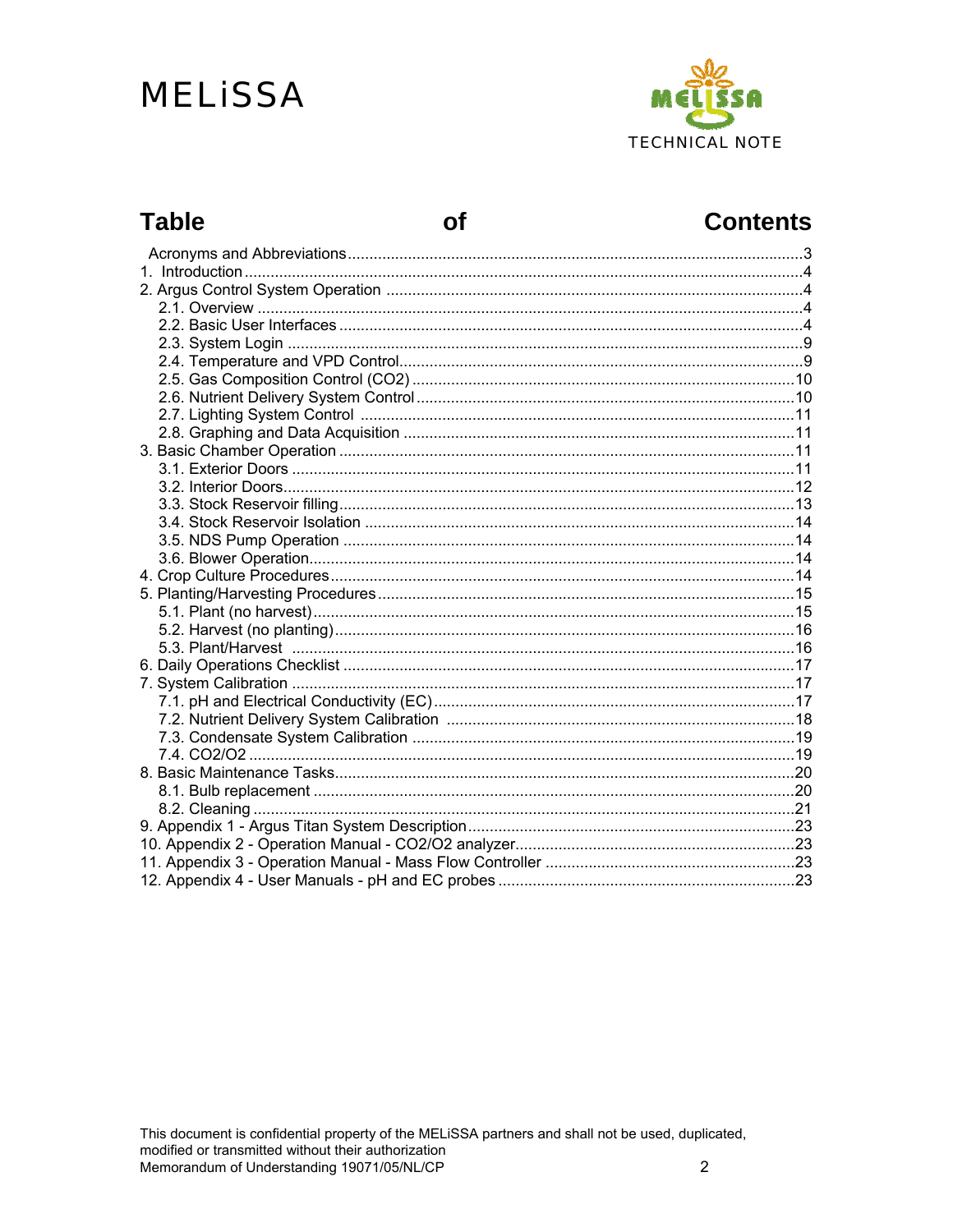

### **Illustration** Index

| Illustration 6: HPC1 exterior door latch locations. Red arrows indicate latch mechanism locations.    |  |
|-------------------------------------------------------------------------------------------------------|--|
|                                                                                                       |  |
| Illustration 7: HPC1 air lock interior door. Red arrows indicate the magnetic clamps. The green       |  |
| arrow shows the location of the door manipulation bar, and the yellow arrows indicate the top         |  |
|                                                                                                       |  |
| Illustration 8: Location of the stock solution reservoirs. Note that the front panel tilts forward to |  |
|                                                                                                       |  |
|                                                                                                       |  |
| Illustration 10: Stock solution isolation valves are located on top of the NDS main reservoir.  14    |  |
|                                                                                                       |  |
| Illustration 12: Location of shut off valves for pH/EC calibration procedure17                        |  |
|                                                                                                       |  |
| Illustration 14: Location of the lamp loft and lifting handle (yellow arrow)20                        |  |
|                                                                                                       |  |

### **Acronyms and Abbreviations**

**CSA**: Canadian Space Agency **CESRF:** Controlled Environment Systems Research Facility **DACS:** Data Acquisition and Control System **EC**: Electrical conductivity **ESA:** European Space Agency **HPC:** Higher Plant Chamber **HPLC**: High Pressure Liquid Chromatography **HPS:** High-Pressure Sodium (lamps) **IRGA:** Infra-Red Gas Analyzer **MELiSSA**: Micro-Ecological Life Support System Alternative **MFC**: Mass flow controller **MH:** Metal-Halide (lamps) **MPP:** MELiSSA Pilot Plant **NCER:** Net Carbon Exchange Rate **PPF:** Photosynthetic Photon Flux **SOP**: Standard Operating Procedure **TN**: Technical Note **UAB:** University "Autonoma" of Barcelona **UBP**: University Blaise-Pascal **UoG:** University of Guelph **VPD:** Vapour Pressure Deficit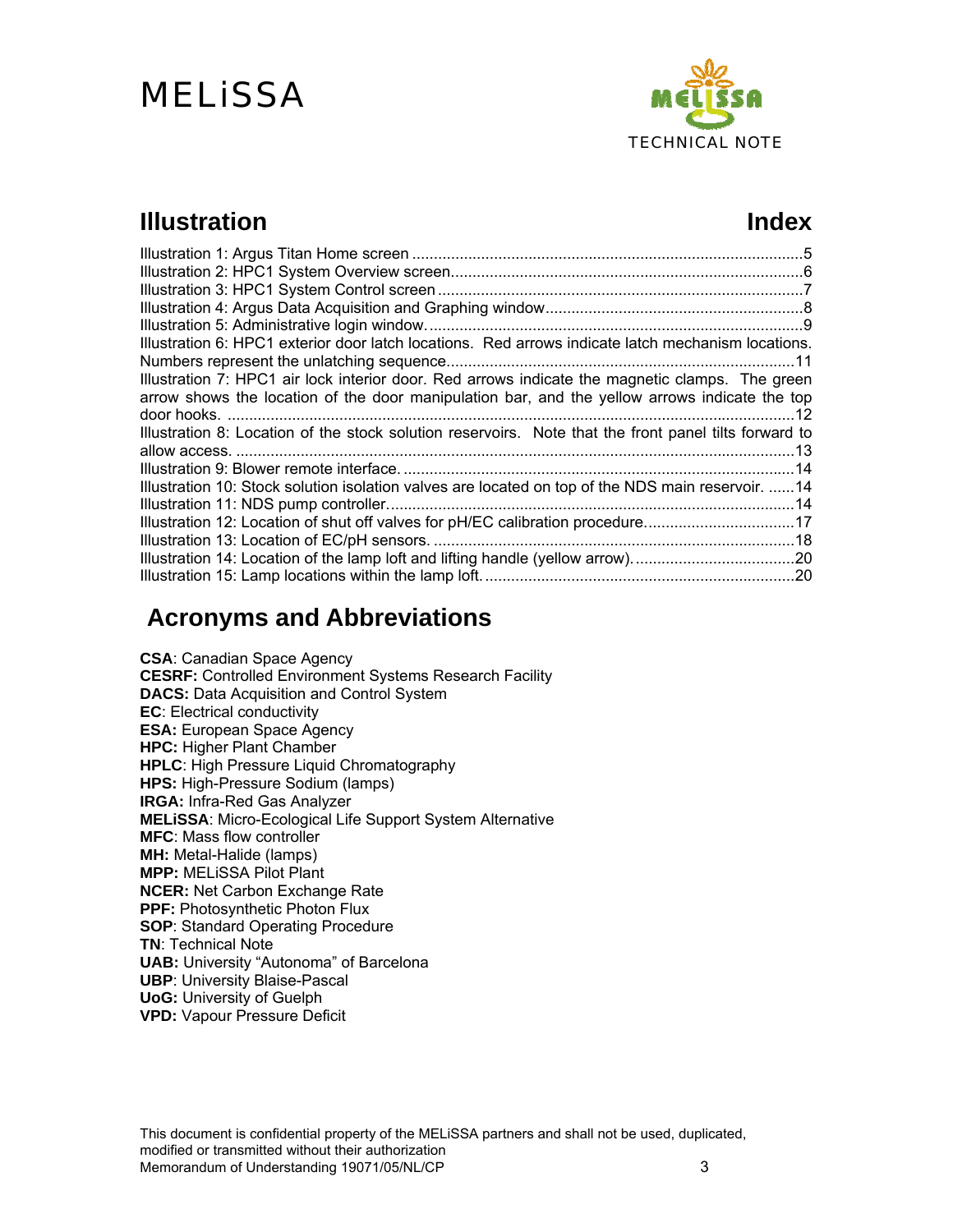

### **1. Introduction**

This document outlines the operational procedures of the prototype plant growth chamber HPC1, and describes control system operation, calibration and cleaning operations.

### **2.Argus Control System Operation**

#### **2.1. Overview**

Environment control is based on a distributed real-time stand-alone microcontroller system designed by Argus Control Systems Ltd. (White Rock, British Columbia, Appendix 1). The system consists of a dedicated network of stand-alone controllers and expansion Input/Output hardware. For the purpose of control, all sensor readings are sampled once every second while data point collection frequency is every 10 seconds, with a user selectable data presentation interval. The operator interface for the DACS is provided through a system access and management program (Argus for Windows) running under the Microsoft Windows XP operating system. All user configurable settings on the controllers are accessed using this program. The PC component of the Argus system is not used for real time control, and failure of the PC has no consequence on chamber control. The DACS makes use of numerous setpoint and feed forward algorithms to control temperature, VPD, nutrient solution composition, lighting, and carbon dioxide concentration.

#### **2.2. Basic User Interfaces**

There are four primary user screens in this implementation of the Argus Titan operator interface. The main **Home** screen (Illustration 1), the **HPC1 System Overview** screen (Illustration 2), the **HPC1 System Control** screen (Illustration 3), and the **Data acquisition and Graphing** screen (Illustration 4). The Home screen is primarily an administrative access page. Users should not alter any of the control settings that are available in this window. The HPC1 System Overview shows the current environmental parameters including chamber and lamp loft temperature, humidity, VPD, EC, pH, nutrient system status, PAR level, lamp status,  $CO<sub>2</sub>$  concentration, and chamber pressure. The System Control screen is used for viewing and changing the HPC1 environment control parameters.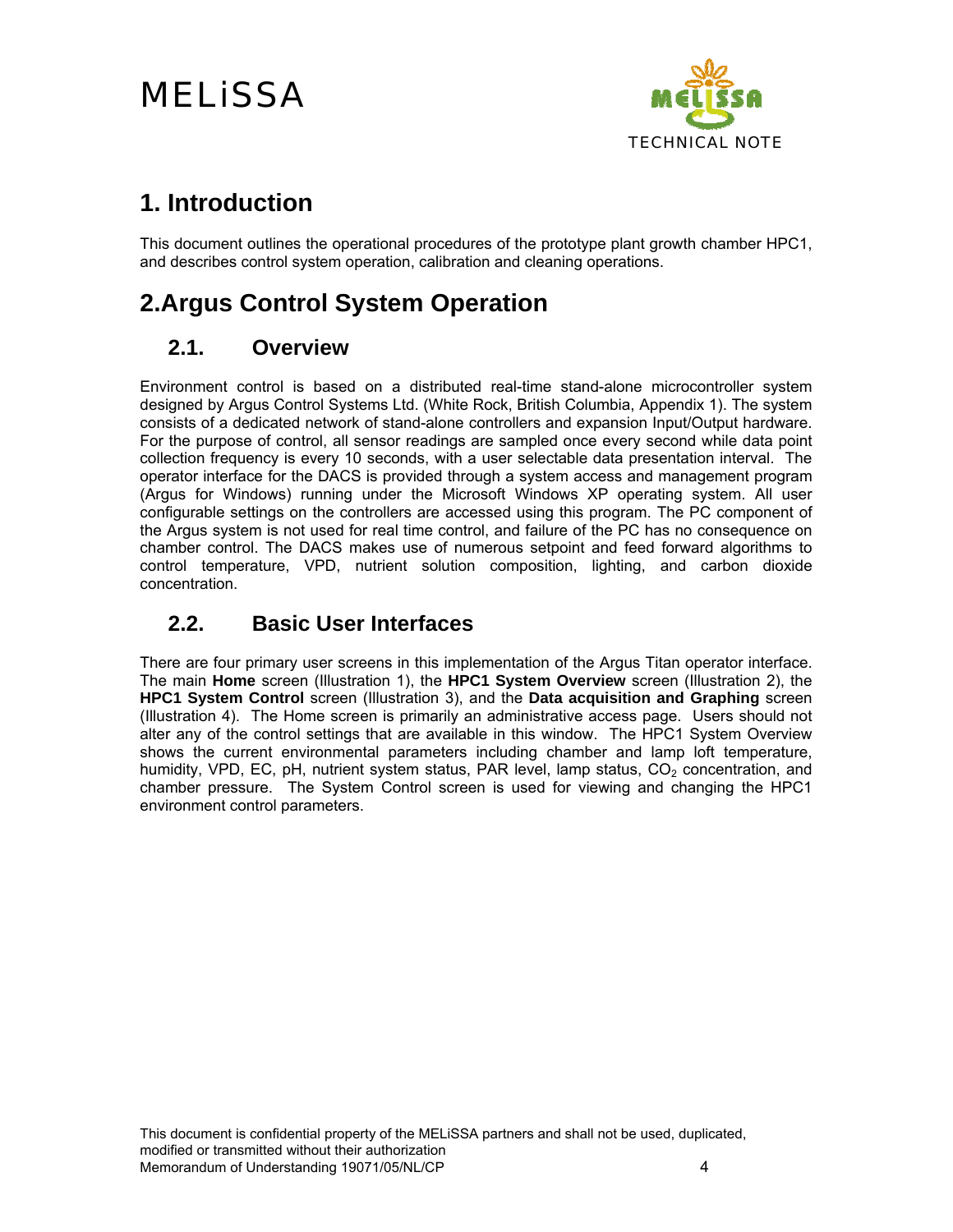

| University of Guelph CES MELISSA - [Controller #001<br><b>Start Screen]</b>                       |                                                                                          |
|---------------------------------------------------------------------------------------------------|------------------------------------------------------------------------------------------|
| File Tools Diagnostic Configuration Help Window                                                   |                                                                                          |
| ← ← △ ↑ ● ℉ R? ■ B   B   ∞                                                                        |                                                                                          |
|                                                                                                   |                                                                                          |
| <b>MELISSA:</b>                                                                                   |                                                                                          |
|                                                                                                   |                                                                                          |
| HPC System Control<br>HPC System Overview<br>HPC DATA                                             |                                                                                          |
|                                                                                                   |                                                                                          |
| Module C<br>Module A<br>Module B                                                                  | SYSTEM CONTROL - Authorized users ONLY                                                   |
| 34.70 °C<br>31.22 °C<br>33.02 °C<br>Temp Lamp Loft                                                | Inputs/Outputs<br>Airlock Purging:                                                       |
| <b>PAR</b><br>$520 \text{ }\mu\text{E}$<br>$-562 \text{ }\mu\text{E}$<br>582 µE                   | Nutrient Control:NS                                                                      |
| 87.4 %Rh<br>76.1 %Rh<br>Humidity<br>70.9 %Rh<br><b>VPD</b><br>$9.71$ mb<br>$3.39$ mb<br>7.89 mb   | CO2 Control:                                                                             |
| Temp Probe 1<br>25.90 °C<br>22.30 °C<br>25.72 °C                                                  | Setpoints - Nutrient & CO2                                                               |
| 25.29 °C<br>24.09 °C<br>Temp Probe 2<br>25.13 °C                                                  | Lighting Program - [Equations]                                                           |
| Temp Probe 3<br>25.51 °C<br>23.91 °C<br>25.54 °C                                                  | Controller <sub>1</sub>                                                                  |
| 97.408 kPa<br>97.394 kPa<br>Pressure<br>97.287 kPa                                                |                                                                                          |
| Hydroponics<br>23.27 °C<br>pH<br>$6.25$ pH<br>EC<br>$2.59$ mS                                     | IO 1-1 Communications Okay<br>Diurnal Setpoints                                          |
| Nutrient Flow<br>$4.653$ L/min                                                                    | IO 1-2 Communications Okay<br>Heating Control PID                                        |
| 20.11 m/s<br>Air Flow                                                                             | IO 1-3 Communications Okay<br>Cooling Control PID                                        |
| Cold Water Source T<br>6.23 °C Hot Water Source T<br>38.62 °C                                     | IO 1-4 Communications Okay<br>Dehumidification PID<br>IO 1-5 Communications Okay         |
| 21.89 °C<br>21.58 °C<br>Condensor Coil T<br>Heater Coil T                                         | IO 1-6 Communications Okav<br>Light Logic: LL                                            |
| Cold Water Exit T<br>20.51 °C<br>22.14 °C<br>Hot Water Exit T                                     | IO 1-7 Communications Okay                                                               |
| Cold Valve<br>$25.00*$                                                                            | IO 1-8 Communications Okav<br><b>Broadcast Information</b><br>IO 1-9 Communications Okay |
| Hot Valve<br>$20.00*$                                                                             |                                                                                          |
|                                                                                                   | Heat Valve Equation                                                                      |
| Heating Setpoint Scheduled Setpoint<br>25.70 °C                                                   | Chiller Equations                                                                        |
| 26.00 °C<br>Cooling Setpoint Scheduled Setpoint<br>Dehumid. Setpt. Scheduled Setpoint<br>75.0 %Rh | A VPD PID Equation<br><b>B VPD PID Equation</b>                                          |
| VPD Setpoint<br>Scheduled Setpoint<br>8.00 mb                                                     | C VPD PID Equation                                                                       |
|                                                                                                   | <b>VPD Math Matrix</b>                                                                   |
| CO <sub>2</sub><br>1000.0 ppm                                                                     | PID Equations                                                                            |
| CO2 Inject Valve<br>0 <sup>h</sup><br>CO2 MFC Setpoint<br>$4.00*$                                 | Program Management                                                                       |
| CO2 MFC Reading 0.005 SLPM                                                                        | User Scales Module Heating                                                               |
|                                                                                                   | <b>Filters Heating</b>                                                                   |
|                                                                                                   | Climate - Energy Balance - NOT USED                                                      |
|                                                                                                   | ###                                                                                      |
|                                                                                                   |                                                                                          |
|                                                                                                   |                                                                                          |
|                                                                                                   | $\overline{0}$                                                                           |
| Argus Graph Report:<br><b>H</b> start<br>W untitled - Paint                                       |                                                                                          |
| 4% University of Guelph                                                                           |                                                                                          |

Illustration **1**: Argus Titan Home screen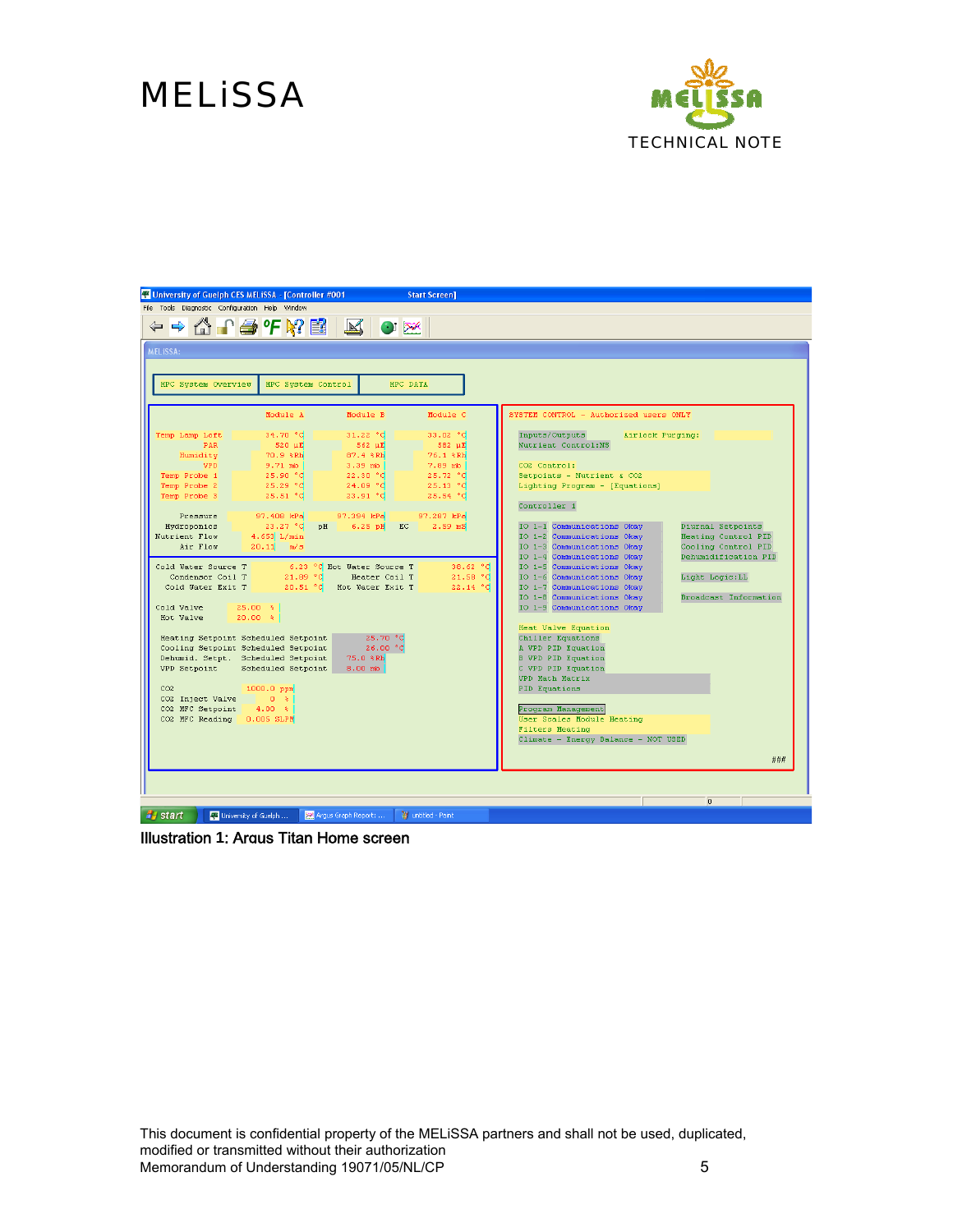



**Illustration 2: HPC1 System Overview screen.**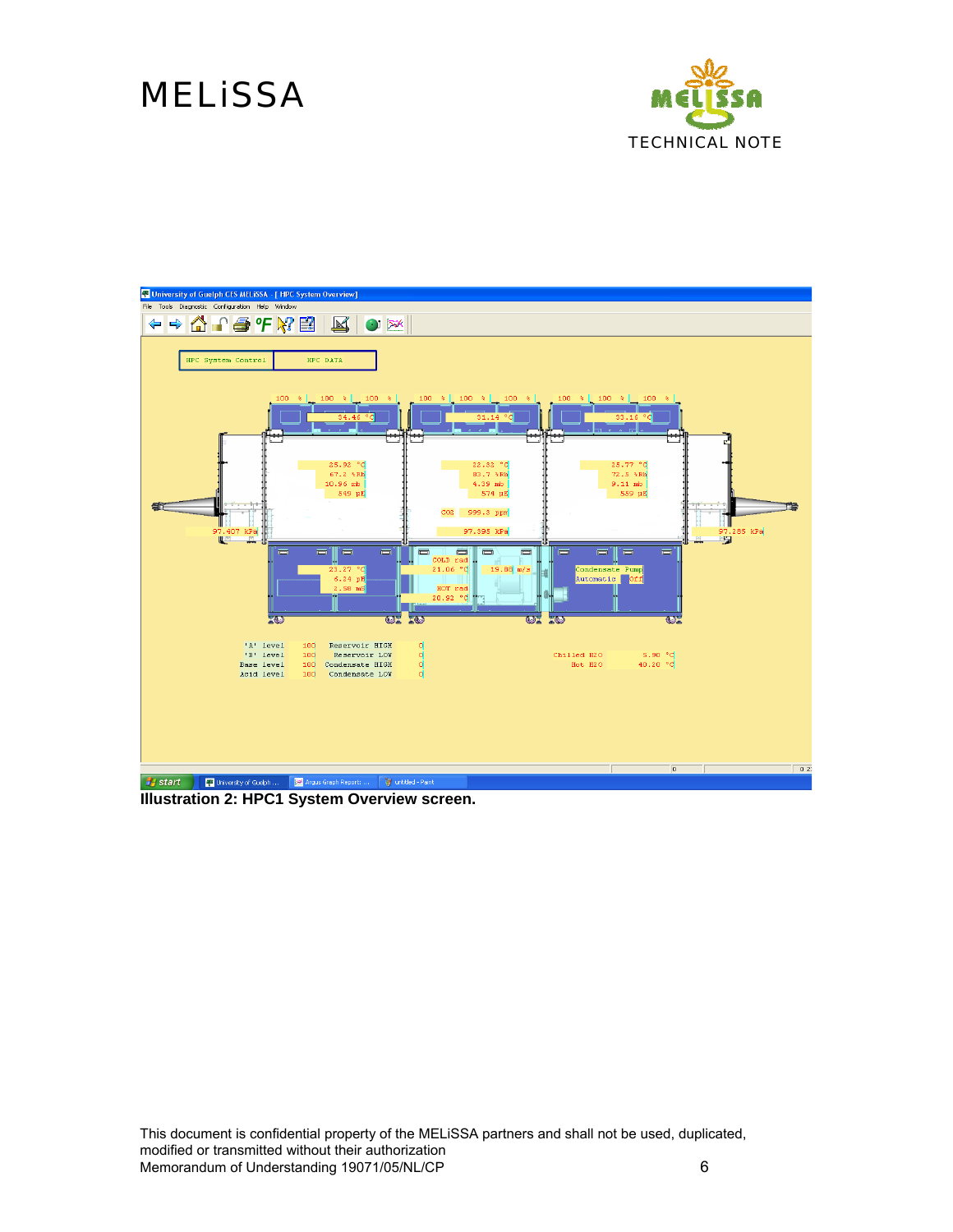

| F University of Guelph CES MELISSA - [ HPC System Control]                                                                                                                                                                                                                                                                                                                                                                                                                                                          |                        |
|---------------------------------------------------------------------------------------------------------------------------------------------------------------------------------------------------------------------------------------------------------------------------------------------------------------------------------------------------------------------------------------------------------------------------------------------------------------------------------------------------------------------|------------------------|
| File Tools Diagnostic Configuration Help Window                                                                                                                                                                                                                                                                                                                                                                                                                                                                     |                        |
| ← ← △ ↑ ● ℉ ₩ ■ ■ △ ● ※                                                                                                                                                                                                                                                                                                                                                                                                                                                                                             |                        |
| HPC System Overview<br>HPC DATA                                                                                                                                                                                                                                                                                                                                                                                                                                                                                     |                        |
| ENVIRONMENT CONTROL<br>--> Enabled NIGHT<br>DAY.<br>$\leftarrow$ $\rightarrow$ Enabled<br>Start time 20:01 hours<br>Start time 6:00 hours<br>End time 20:00 hours<br>End time 5:59 hours<br>$\begin{array}{c c c c c} \hline 25.70\degree G & \text{Heating setup} & \text{19.80 }\degree G \\ \hline 26.00\degree G & \text{Cooling setup} & \text{20.20 }\degree G \end{array}$<br>Heating setpoint<br>Cooling setpoint<br>VPD setpoint 6.00 mb<br>VPD setpoint<br>$8.00 \text{ mb}$<br>CARBON DIOXIDE ENRICHMENT |                        |
| CO2 control Automatic CO2 Timer 5:29:21 Clear<br>$CO2$ setpoint 1000.0 ppm MFC Setpoint 10.00 %                                                                                                                                                                                                                                                                                                                                                                                                                     |                        |
| NUTRIENT SYSTEM CONTROL<br>NS EC setpoint 2.00 mS NS Acid setpoint 6.30 pH<br>NS Base setpoint 5.70 pH<br>$0:00:11$ Clear<br>NS Nutrient A control User Override 0.00%<br>$0:00:11$ Clear<br>NS Nutrient B control User Override 0.00%<br>$0:00:30$ Clear<br>NS Acid control Automatic 0.00%<br>$0:00:55$ Clear<br>NS Base control Automatic 0.00%                                                                                                                                                                  |                        |
| CONDENSATE CONTROL<br>NS Condensate control Automatic<br>NS Condensate timer 7:23:20 Clear<br>292 Clear<br>NS Condensate counter                                                                                                                                                                                                                                                                                                                                                                                    |                        |
| LIGHTING CONTROL Enabled<br>Start time 6:00 hours<br>End time 20:00 hours                                                                                                                                                                                                                                                                                                                                                                                                                                           |                        |
|                                                                                                                                                                                                                                                                                                                                                                                                                                                                                                                     |                        |
|                                                                                                                                                                                                                                                                                                                                                                                                                                                                                                                     | 0.27<br>$\overline{0}$ |
| <b>P</b> start<br>University of Guelph <b>I DOW</b> Argus Graph Report:                                                                                                                                                                                                                                                                                                                                                                                                                                             |                        |

**Illustration 3: HPC1 System Control screen**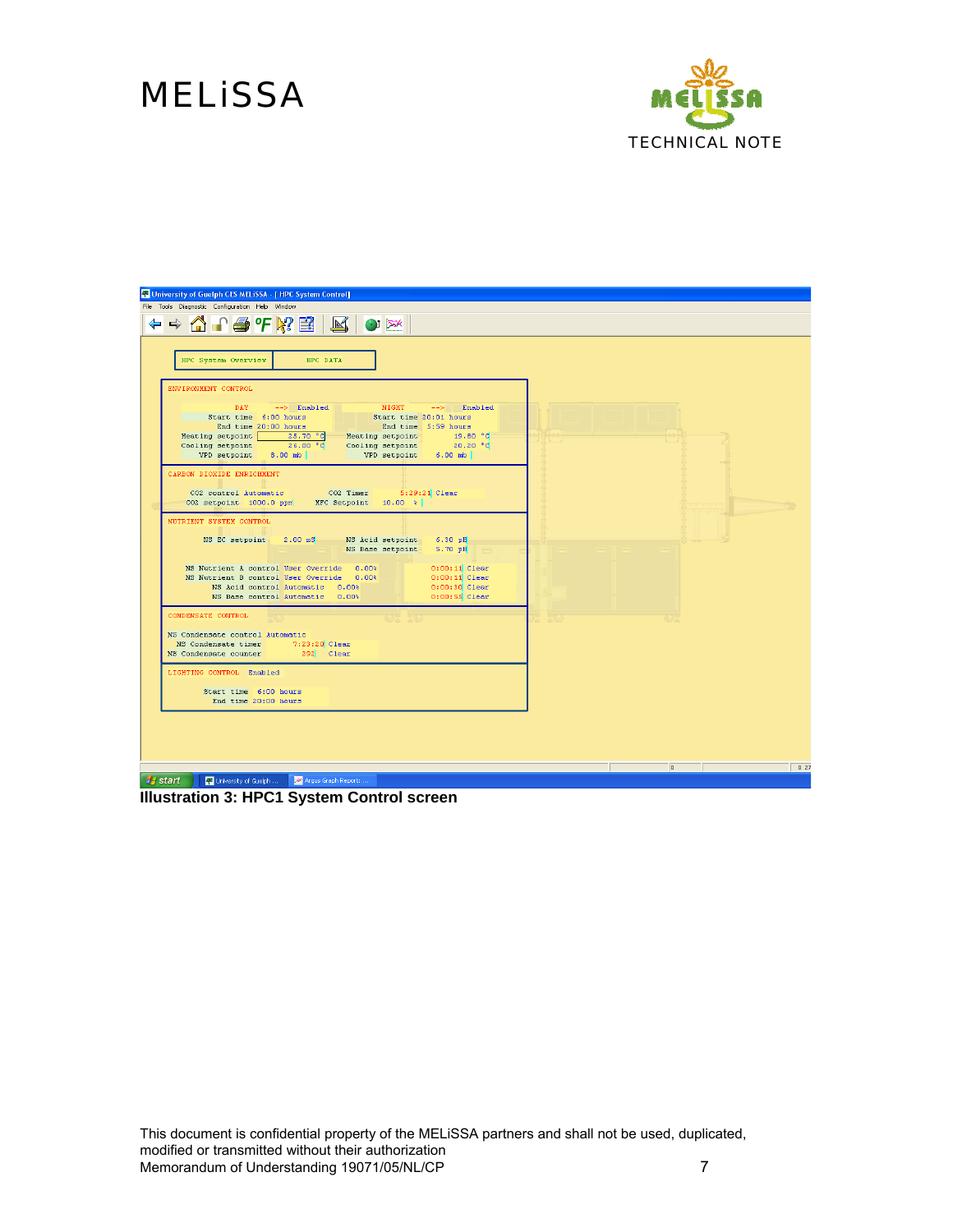



**Illustration 4: Argus Data Acquisition and Graphing window**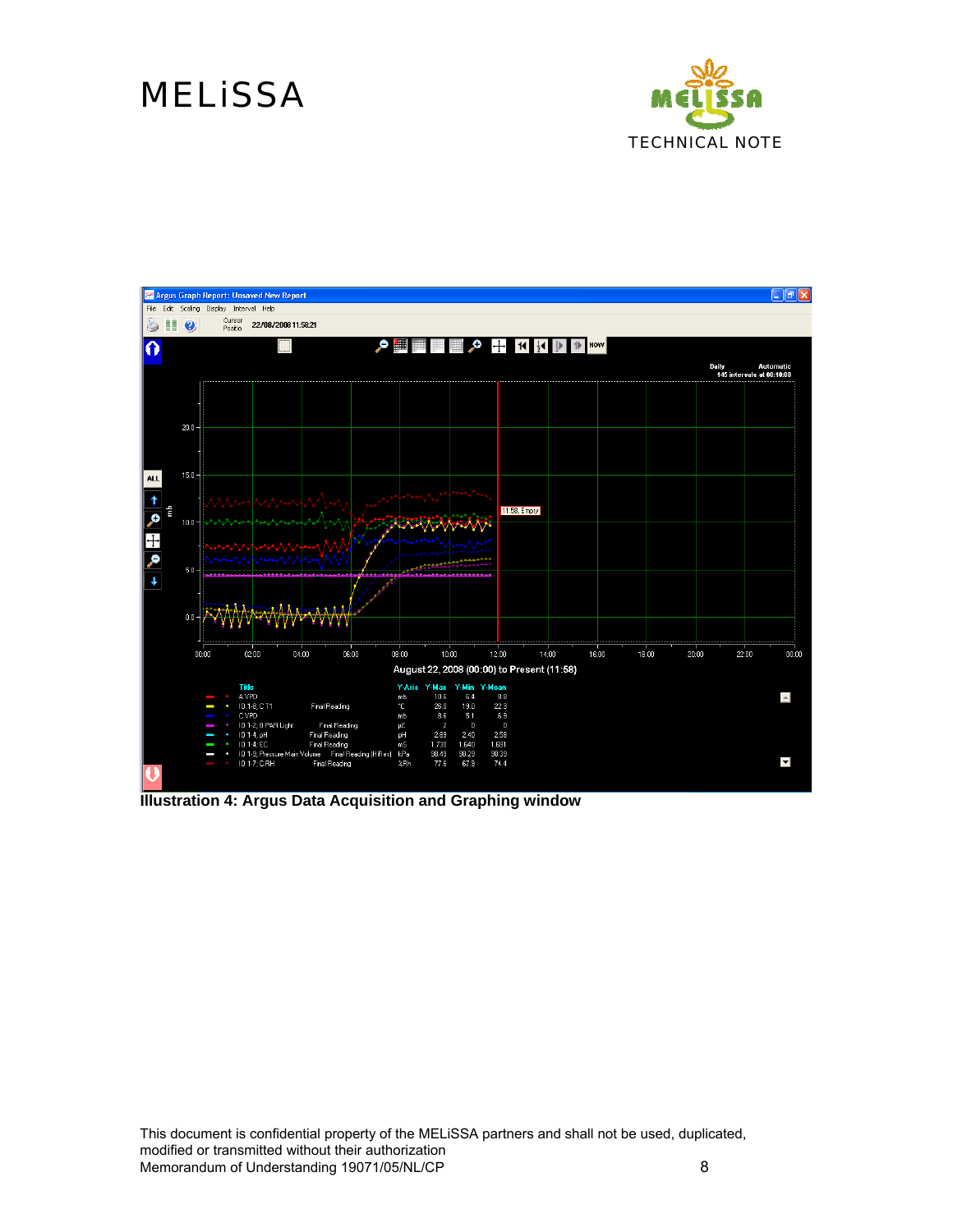

#### **2.3. System Login**

In order to change environment parameters, the HPC1 user must log into the Argus Titan system. To access the login window, click on the 'lock' icon located at the top of the main window (Illustration 4). In the login screen, the following username and password are required:

 Username: UABcontrol Password: chlorophyll

Administrative mode will be automatically unlocked after a user selected 'Timeout' period. The Timeout can be set between 3 and 240 minutes.

| University of Guelph CIS MILSSA -{ HPC System Overview]                                                                                                                                                                                                                               | $-18$ X                        |
|---------------------------------------------------------------------------------------------------------------------------------------------------------------------------------------------------------------------------------------------------------------------------------------|--------------------------------|
|                                                                                                                                                                                                                                                                                       |                                |
| ++ A A + F X B S O X                                                                                                                                                                                                                                                                  |                                |
|                                                                                                                                                                                                                                                                                       |                                |
| <b>HPC System Control</b><br>HPC1 DATA                                                                                                                                                                                                                                                |                                |
|                                                                                                                                                                                                                                                                                       |                                |
| [100 %] 100 % [ 100 %] [100 %] 100 % [ 100 % ] 100 % ]<br>100 + 100 +<br>2K<br><b>PASSWORD ENTRY</b>                                                                                                                                                                                  |                                |
| <b>Dlease</b> enter name                                                                                                                                                                                                                                                              |                                |
| Timeout: 240<br><b>MAP</b><br>Please enter password:                                                                                                                                                                                                                                  |                                |
| Operator Hessage:<br>25.46                                                                                                                                                                                                                                                            |                                |
| 65.8                                                                                                                                                                                                                                                                                  |                                |
| 11.14<br>53                                                                                                                                                                                                                                                                           |                                |
| <b>The State</b>                                                                                                                                                                                                                                                                      |                                |
| License Agreement:<br>97.130 RPS<br>$7.014$ $RPa$                                                                                                                                                                                                                                     |                                |
| BY USING THIS SOFTWARE YOU ACREOWLEDGE THAT YOU HAVE READ THIS ACREEMENT, UNDERSTAND IT, A<br>AND AGREE TO BE BOUND BY ITS TERMS AND CONDITIONS. FURTHER, YOU AGREE THAT IT IS A<br>-<br>▬<br>COMPLETE AND EXCLUSIVE STATEMENT OF THIS AGREEMENT DETWEEN THE PARTIES WHICH SUPERSEDES |                                |
| ALL PROPOSALS PRIOR, ORAL, OR WRITTEN, AND ALL OTHER COMMUNICATIONS BETWEEN THE PARTIES<br><b>DELATING TO THE SUBJECT MATTER OF THIS AGREEMENT.</b><br>23.50                                                                                                                          |                                |
| 6.22<br>IF YOU DO NOT AGREE WITH THE TERMS OF THIS LICENCE AGREEMENT YOU SHOULD EXIT THE PROGRAM<br>2.571                                                                                                                                                                             |                                |
| <b>System Name:</b><br>University of Cuelph CES MELiSSA                                                                                                                                                                                                                               |                                |
| ROT                                                                                                                                                                                                                                                                                   |                                |
| Log On<br>View This<br>Select a<br>System without<br><b>Different</b><br>To This<br>'A' level<br>100<br>Reservo!                                                                                                                                                                      |                                |
| System<br>Logging On<br><b>System</b><br>'B' level<br>100<br>Renery<br>40.49 °C<br>Base level<br>Hot H2O<br>100<br>Condensate HIGH<br>o                                                                                                                                               |                                |
| $\alpha$<br>Acid level<br>100<br>Condensate LOW                                                                                                                                                                                                                                       |                                |
|                                                                                                                                                                                                                                                                                       |                                |
|                                                                                                                                                                                                                                                                                       |                                |
|                                                                                                                                                                                                                                                                                       |                                |
|                                                                                                                                                                                                                                                                                       |                                |
| $\circ$                                                                                                                                                                                                                                                                               | 0 10-1 10:06:40 August 0, 2000 |
| <b>Bronzell Manual Communication</b><br><b>Company</b>                                                                                                                                                                                                                                | <b>COLLEGE AVENUE STATE</b>    |

**Illustration 5: Administrative login window.**

#### **2.4. Temperature and VPD Control**

Control of temperature and VPD is performed by recirculating chamber air with a variable speed blower through chilled water (5 °C) and hot water (50 °C) heat exchange coils located in the central chamber unit. The cold exchange coil is used to control the VPD, while the hot exchange coil is used to reheat the cooled air to regulate the final desired temperature.

To change temperature settings, click on the parameter boxes located in the 'Environment Control'' section of the HPC1 Systems Control screen (Illustration 3). Temperature control is divided into day and night periods. For isothermal operation, day control should be set to *enabled* and night control to *disabled*. For day/night temperature differences, both are set to *enable*.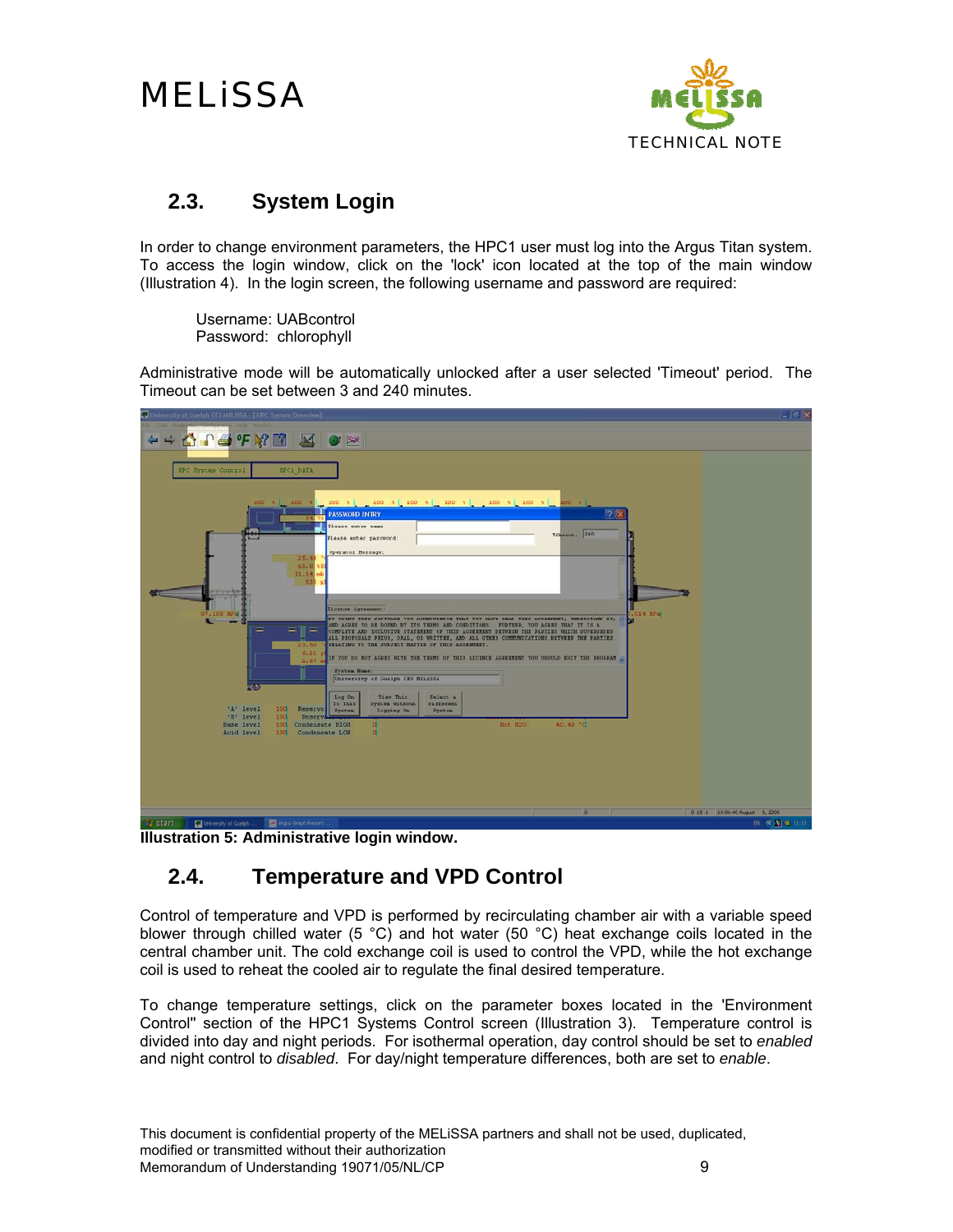

For each period there is a cooling setpoint and a heating setpoint. The minimum separation between the two values should be 0.4 C. If control is set too tight, heating and cooling control will oscillate. For example, if a day time temperature of 22.0 C is desired, the heating temperature should be set to 21.8 C and the cooling temperature set to 22.2 C.

VPD is the difference (deficit) between the amount of moisture in the air and how much moisture the air can hold when saturated. VPD, rather than relative humidity, is important for proper plant growth within a controlled environment. If the VPD is too low, a film of water can form on plant leaves, making them more susceptible to rot. Conversely, if the VPD is too high, the plant needs to draw more water from its roots. The ideal range for VPD in a controlled environment is from 4.5 mb (0.45 kPa) to 12.5 mb (1.25 kPa). Generally, a setpoint of between 8 mb (0.8 kPA) and 10 mb (1.0 kPa) is employed.

Day and night VPD setpoints can be changed by clicking on the VPD values on the HPC1 Control System screen. In general, values should not be set below 6 mb or over 12 mb.

### **2.5. Gas Composition Control (CO<sub>2</sub>)**

Chamber gas composition is controlled by analyzer feedback to the Argus control system that operates a mass flow controller for carbon dioxide enrichment. Pure gas is supplied by an external pressurized gas cylinder. The available carbon dioxide control range is between 0 and 3000  $\mu$ mol mol<sup>-1</sup>. There is no method employed for removal other than photosynthetic uptake.

To enable  $CO<sub>2</sub>$  control, change the 'CO2 control' parameter to 'Automatic'. Disabling, which should be done prior to any system opening or whenever the chamber doors are opened to room atmosphere, is done by switching to 'Manual Off'. To change the  $CO<sub>2</sub>$  control setpoint, click on the 'CO<sub>2</sub> setpoint' value on the HPC1 Control System screen. Valid parameters are from 0 to 2000 ppm (or higher depending upon the  $CO<sub>2</sub>$  analyzer in use). The flow rate of the MFC is changed by altering the 'MFC setpoint' value. Valid inputs are from 0 to 100% of full scale. This roughly equals 0 to 1000 mL/min, although the exact value of the MFC flow at any given setpoint should be verified on the MFC controller screen and recorded.

Operation and maintenance of the gas analyzer should be performed according to the manufacturers user manual (Appendix 2). The MFC operation manual is presented in Appendix 3.

#### **2.6. Nutrient Delivery System Control**

The nutrient delivery system utilizes a NFT design. Water is stored in a 200 litre tank. A stainless steel pump provides sufficient pressure/volume for in-tank circulation through a sensor loop and chamber trough delivery. Return of water from the chamber is by gravity. All external storage tanks for stock nutrients, acid, and base are maintained at chamber pressure through pressure compensation lines. An electrical conductivity sensor is used to measure nutrient concentration and a pH sensor monitors solution pH. Solution composition control uses feedback algorithms provided by the DACS in response to sensor readings and user input parameters. Concentrated acid, base, and nutrient solutions are added using gravity feed from external reservoirs.

The pH and EC delivery system is enabled by changing the 'User Override 0.00%' to 'Automatic' for each of the system components (Acid, Base, Solution A, Solution B) in the Nutrient System Control section of the Argus system control screen. The reverse of this will disable the system.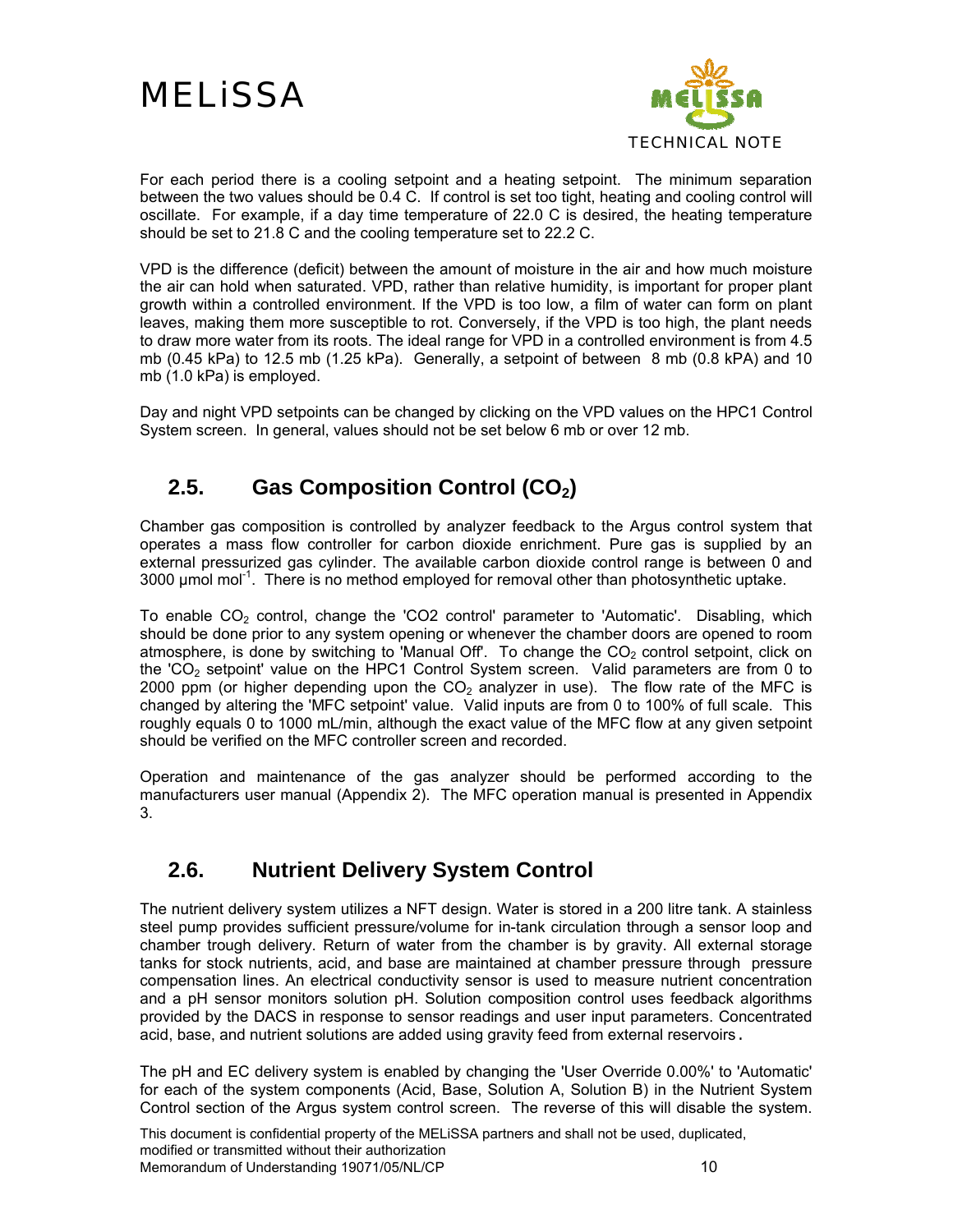



To change pH and EC setpoints, click on the EC, Acid, or Base setting boxes. EC settings generally range between 1.0 and 2.0 mS, but is dependent upon the crop and its requirements. pH has separate settings for acid and base. The acid setting should be 0.3 pH units above the desired pH value, while the base should be 0.3 pH units below the desired value. If settings are too close, system oscillation will occur resulting in excessive acid/base use and over ranging EC values. For all NDS setpoints please refer to the SOP for the crop being tested.

#### **2.7. Lighting System Control**

The HPC1 lighting system consists of nine (9) lamps wired in groups of three over each chamber subsection. In the lighting control section of the Argus system control screen (Illustration 3), specify start and end times by clicking on their respective boxes. Lighting must be set to 'enabled' for automated control to work. To disable control, set the system to 'disabled'.

#### **2.8. Graphing and Data Acquisition**

Access to the Argus Graphing and Data Acquisition screen is obtained by clicking the 'HPC1 Data' box at the top of the home, system control, or system overview screens (Illustration 4).

### **3.Basic Chamber Operation**

#### **3.1. Exterior Doors**

To open the exterior doors, unlatch the closure mechanisms in the sequence (Illustration 6). Carefully open the door using the handle provided. To close the door, push the door towards the chamber and latch the closures in the reverse order shown in the illustration.



CAUTION! The Viton<sup>™</sup> door **seal is susceptible to mechanical damage. Use care when opening and** 

**closing the external door.** 

**ENSURE that the gloves DO NOT hang below the bottom door seal. Closing the door seals on a glove could damage seal and glove integrity.** 



**Illustration 6: HPC1 exterior door latch locations. Red arrows indicate latch mechanism locations. Numbers represent the unlatching sequence.**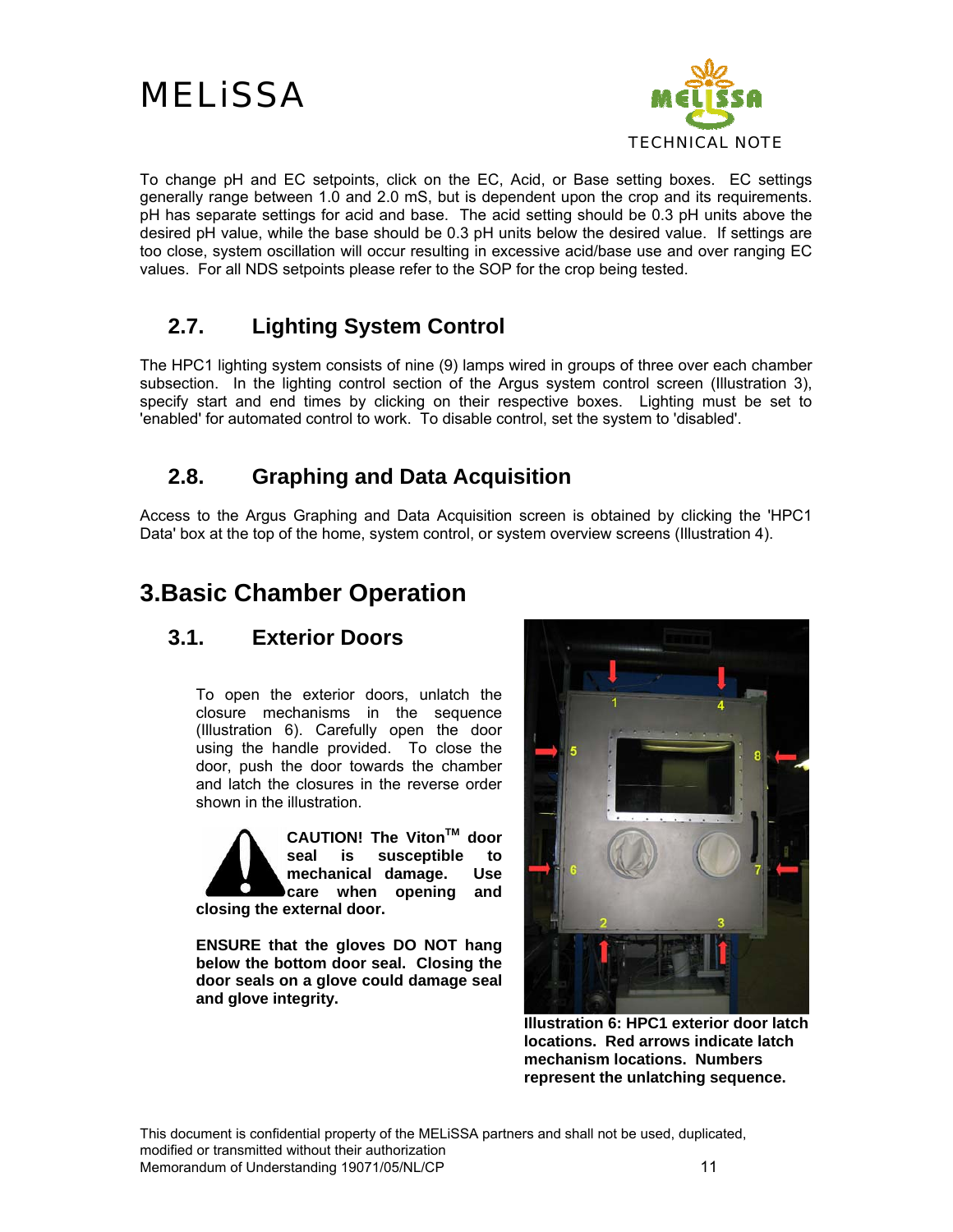

#### **3.2. Interior Doors**

**CAUTION: The magnetic seals are susceptible to mechanical damage. Use care when opening and closing the inner door. Keep objects that may fall on the seals away from the door opening..** 

If the exterior doors must remain closed during this operation, use the glove boxes to reach inside and follow these procedures:

To open:

- 1. Pull the bottom magnetic seal downwards until it is free of the door material (Illustration 7).
- 2. Pull the right magnetic seal towards the right side of the chamber until it is free of the door material.
- 3. Pull the left magnetic seal towards the right side of the chamber until it is free of the door material.
- 4. Using the door manipulation bar provided, hook the top stainless steel door insert into the top hooks that are furthest away from you.
- 5. Hook the lower stainless steel door insert into the top hooks closest to you.

To close:

- 1. Be sure the door opening is free of obstructions.
- 2. Carefully lower the front and back stainless steel door inserts so that the door hangs freely in the opening.
- 3. Hold the left bottom corner tight by pulling down and to the left.
- 4. Close the left magnetic seal.
- 5. Hold the right bottom corner tight by pulling down and to the right.
- 6. Close the left magnetic seal.
- 7. Close the centre magnetic seal.



**Illustration 7: HPC1 air lock interior door. Red arrows indicate the magnetic clamps. The green arrow shows the location of the door manipulation bar, and the yellow arrows indicate the top door hooks.**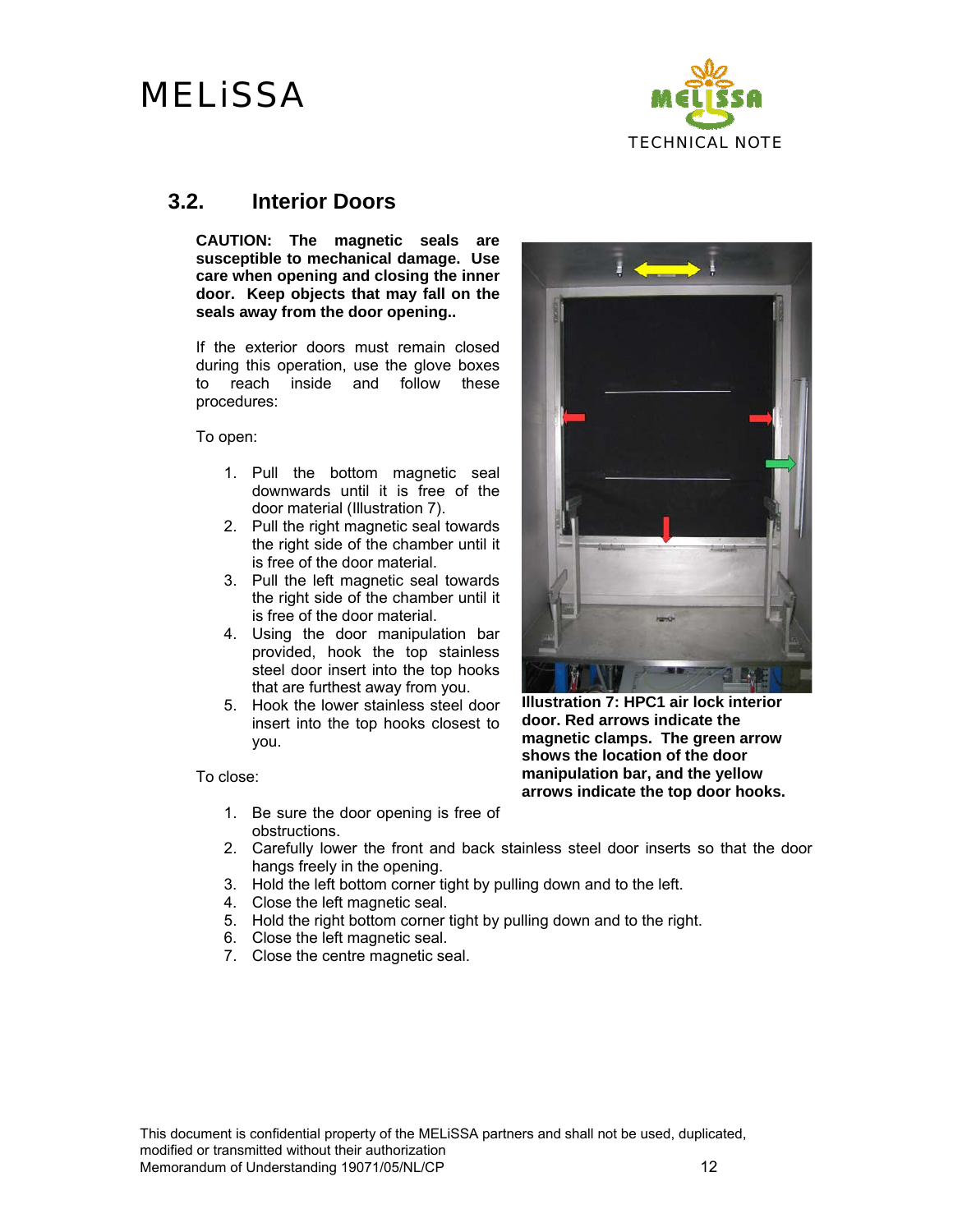

#### **3.3. Stock Reservoir filling**

To fill or refill the acid/base/nutrient stock tanks, the following procedure should be employed:

- 1. Prepare 3.0 litres of stock solution(s) according the the SOP for the crop.
- 2. Slowly tilt open the front panel housing the stock reservoirs (Illustration 8).
- 3. Firmly hold the sides of the reservoir being filled and unscrew the cap. NOTE: never open more than one reservoir at a time.
- 4. Carefully pour the new solution into the reservoir. DO NOT overfill the reservoir. NEVER fill beyond ¾ of the total reservoir capacity.
- 5. Firmly hold the sides of the filled reservoir and firmly tighten the cap.
- 6. Repeat the procedure, if required, with the remaining stock solutions.
- 7. Slowly close the front panel.



**CAUTION! Be advised that acids and bases can cause serious injury. Always use caution and wear proper protective equipment when**  working with either substance. **procedures for more information on working with acids and bases.** 

**NEVER work with both acid and base stock tanks open at the same time. Fill one, close it, then fill the other. DO NOT MIX THEM UP!!** 



**Illustration 8: Location of the stock solution reservoirs. Note that the front panel tilts forward to allow access.**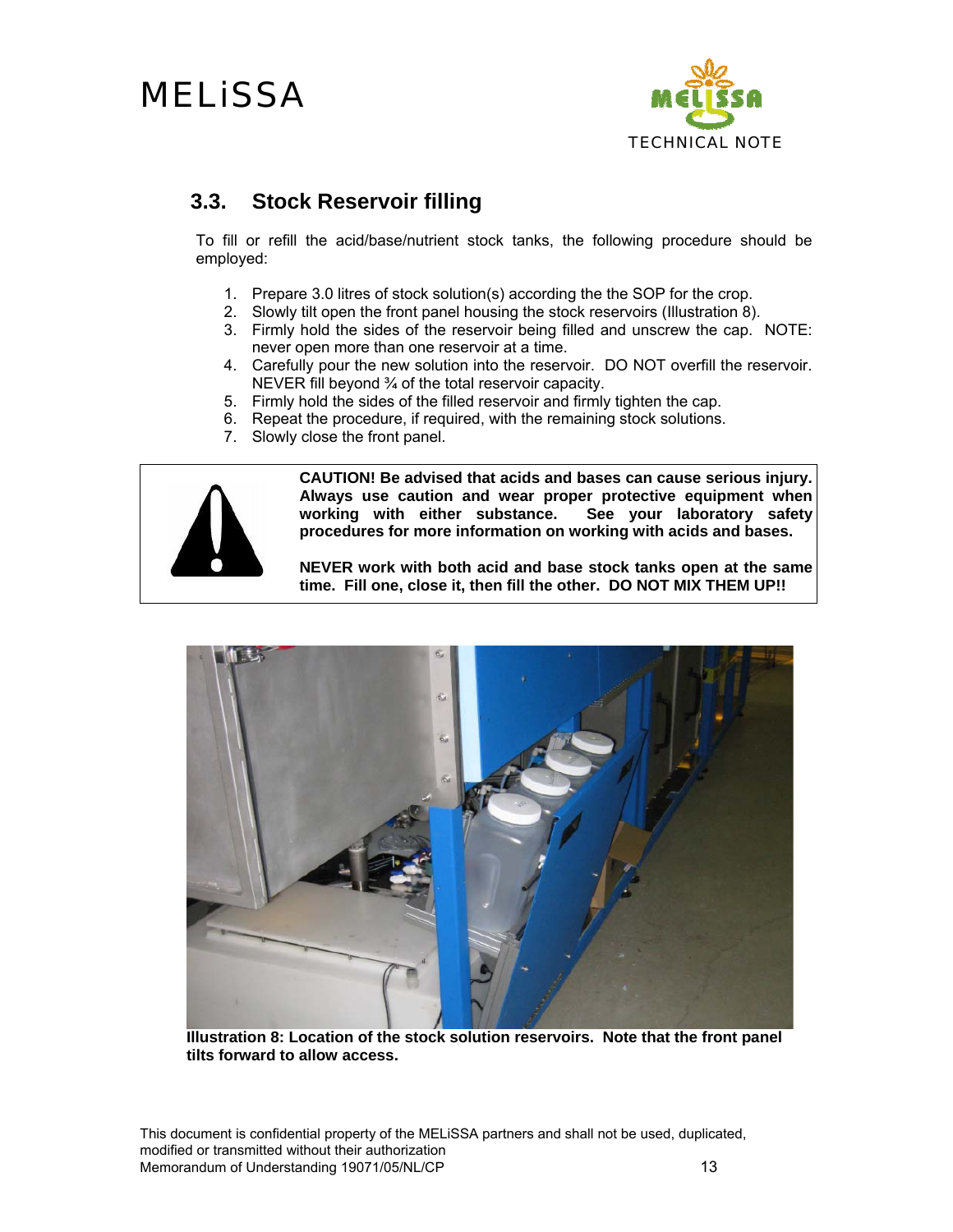



**Illustration 11: Stock solution isolation valves are located on top of the NDS main reservoir.** 



**Illustration 10: NDS pump controller.** 



**Illustration 9: Blower remote interface.** 

#### **3.4. Stock Reservoir Isolation**

To manually isolate the stock reservoirs from the rest of the NDS, close the single air compensation valve and the four manual acid/base/nutrient valves located on top of the NDS main tank (Illustration 9).

#### **3.5. NDS Pump Operation**

The NDS pump controller is located on the left side of the NDS compartment of HPC1.

#### **3.6. Blower Operation**

The HPC1 blower is manually operated using a remote power interface. To turn the fan on, move the power interface switch to the 'ON' position and adjust the blower speed to a reading of '41'. Turning it off is the reverse of this procedure. The fan must remain on during day and night periods to ensure proper heating and cooling of the chamber.

### **4.Crop Culture Procedures**

Crop culture procedures are specific to the species/cultivar selection, length of crop cycle, and number of stages in continuous production. Please refer to the SOP or TN for different cropping procedures. Harvest and analytical procedures will be included in the cultivation SOPs.

Required information contained within an SOP include:

 $\bullet$  Crop variety and planting density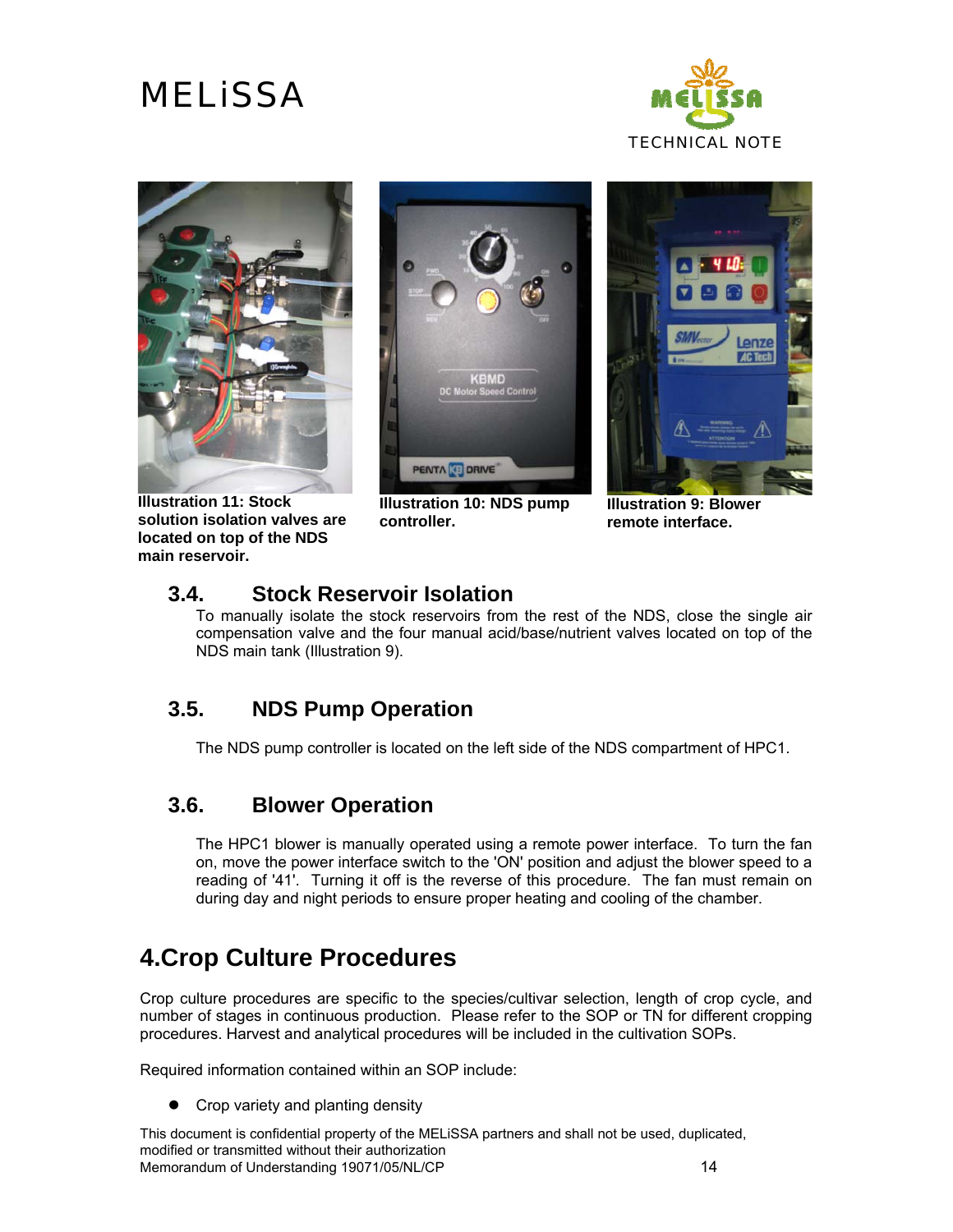

- Day/Night period length
- $\bullet$  Temperature setpoint(s)
- $\bullet$  VPD setpoint(s)
- $\bullet$  CO<sub>2</sub> concentration setpoint
- $\bullet$  Nutrient main tank and A/B recipes EC setpoint
- $\bullet$  Acid and Base type and concentration pH setpoint
- Crop growing period
- Planting media and planting details
- Harvest interval and harvest details
- Analytical procedures and requirements

### **5.Planting/Harvesting Procedures**

The following are the general procedures for adding/removing growing trays to/from HPC1. Only one tray is added or removed at a time. There are three procedural options: planting with no harvest, which can occur at the beginning of an experiment when the chamber is not yet at capacity; harvesting with no planting, which can occur when the experiment is nearing its conclusion and no further plants are being introduced to the chamber; and a complete plant/harvest cycle. Prior to any planting procedure, the chamber must be equipped with a full compliment of troughs.

These steps should be performed as quickly as possible if it takes place during the chamber day period. If it expected to take longer than 15 minutes, turn off the lamps so the plants do not dry out. Because of this, dark period harvest/planting in preferred. HPC1 day/night periods can be offset from earth day/night periods to account for staffing availability during normal working hours.

#### **5.1. Plant (no harvest)**

- 1. Prepare the growing tray as per crop SOP.
- 2. Close the chamber trough feed valve.
- 3. Ensure interior air lock door seals at the planting and harvesting ends of the chamber are closed.
- 4. Open the exterior planting air lock door.
- 5. Place the single growing trough with seedlings into the air lock on the upper trough support. Ensure the trough drain hole is on the same side as the interior drainage trough.
- 6. Close the exterior planting air lock door and ensure a proper seal.
- 7. Purge the air lock volume with the calibrated air stream (Planting purge sequence).
- 8. Using the glove box, open the interior planting and harvest air lock doors.
- 9. Operators must now be manning the glove boxes at both ends of HPC1.
- 10. On the planting end, fasten to the troughs already on the conveyer and push the trough forward towards the harvest end.
- 11. On the harvest end, unhook the empty trough and place it on the lower trough support.
- 12. Ensure the NDS spouts are roughly centred on the troughs within the chamber.
- 13. Close the interior air lock doors on the planting and harvesting ends.
- 14. Open the harvest end exterior door and remove the empty trough.
- 15. Close the exterior harvest air lock door and ensure a proper seal.
- 16. Purge the harvest air lock (Harvest purge sequence).
- 17. Open the chamber trough feed valve to reactivate the irrigation system.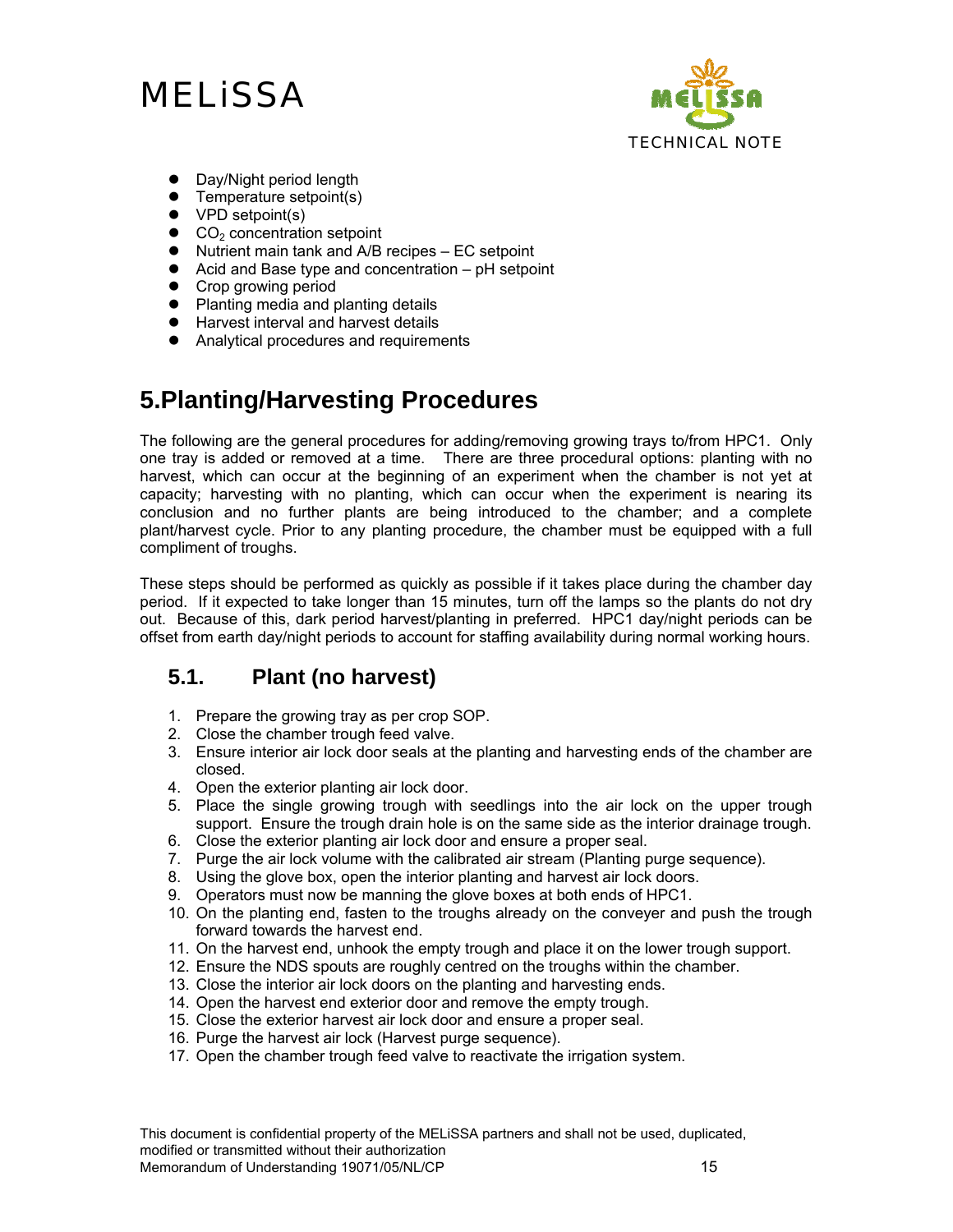

### **5.2. Harvest (no planting)**

- 1. Close the chamber trough feed valve.
- 2. Ensure interior air lock door seals at the planting and harvesting ends of the chamber are closed.
- 3. Open the exterior planting air lock door.
- 4. Place a single empty growing trough into the air lock on the upper trough support. Ensure the trough drain hole is on the same side as the interior drainage trough.
- 5. Close the exterior planting air lock door and ensure a proper seal.
- 6. Purge the air lock volume with the calibrated air stream (Planting purge sequence).
- 7. Using the glove boxes, open the interior planting and harvest air lock doors.
- 8. Operators must now be manning the glove boxes at both ends of HPC1.
- 9. On the planting end, fasten to the troughs already on the conveyer and push the trough forward towards the harvest end.
- 10. On the harvest end, unhook the trough to be harvested and place it on the lower support.
- 11. Ensure the NDS spouts are roughly centred on the troughs within the chamber.
- 12. Close the interior air lock doors on the planting and harvesting ends.
- 13. Open the harvest end exterior door and remove the trough. Harvest the crop as per the SOP.
- 14. Purge the harvest air lock (Harvest purge sequence).
- 15. Close the exterior harvest air lock door and ensure a proper seal.
- 16. Open the chamber trough feed valve to reactivate the irrigation system.

#### **5.3. Plant/Harvest**

- 1. Prepare the growing tray as per crop SOP.
- 2. Close the chamber trough feed valve.
- 3. Ensure interior air lock door seals at the planting and harvesting ends of the chamber are closed.
- 4. Open the exterior planting air lock door.
- 5. Place the single growing trough with seedlings into the air lock on the upper trough support. Ensure the trough drain hole is on the same side as the interior drainage trough.
- 6. Close the exterior planting air lock door and ensure a proper seal.
- 7. Purge the air lock volume with the calibrated air stream (Planting purge sequence).
- 8. Using the glove box, open the interior planting and harvest air lock doors.
- 9. Operators must now be manning the glove boxes at both ends of HPC1.
- 10. On the planting end, fasten to the troughs already on the conveyer and push the trough forward towards the harvest end.
- 11. On the harvest end, unhook the full trough and place it on the lower trough support.
- 12. Ensure the NDS spouts are roughly centred on the troughs within the chamber.
- 13. Close the interior air lock doors on the planting and harvesting ends.
- 14. Open the harvest end exterior door and remove the trough. Harvest the crop as per the SOP.
- 15. Close the exterior harvest air lock door and ensure a proper seal.
- 16. Purge the harvest air lock (Harvest purge sequence).
- 17. Open the chamber trough feed valve to reactivate the irrigation system.

### **6.Daily Operations Checklist**

 $\checkmark$  Check temperature, VPD, CO<sub>2</sub>, pH, EC status over the last 24 hours in graphing program. Ensure that there have been no deviations since the last check.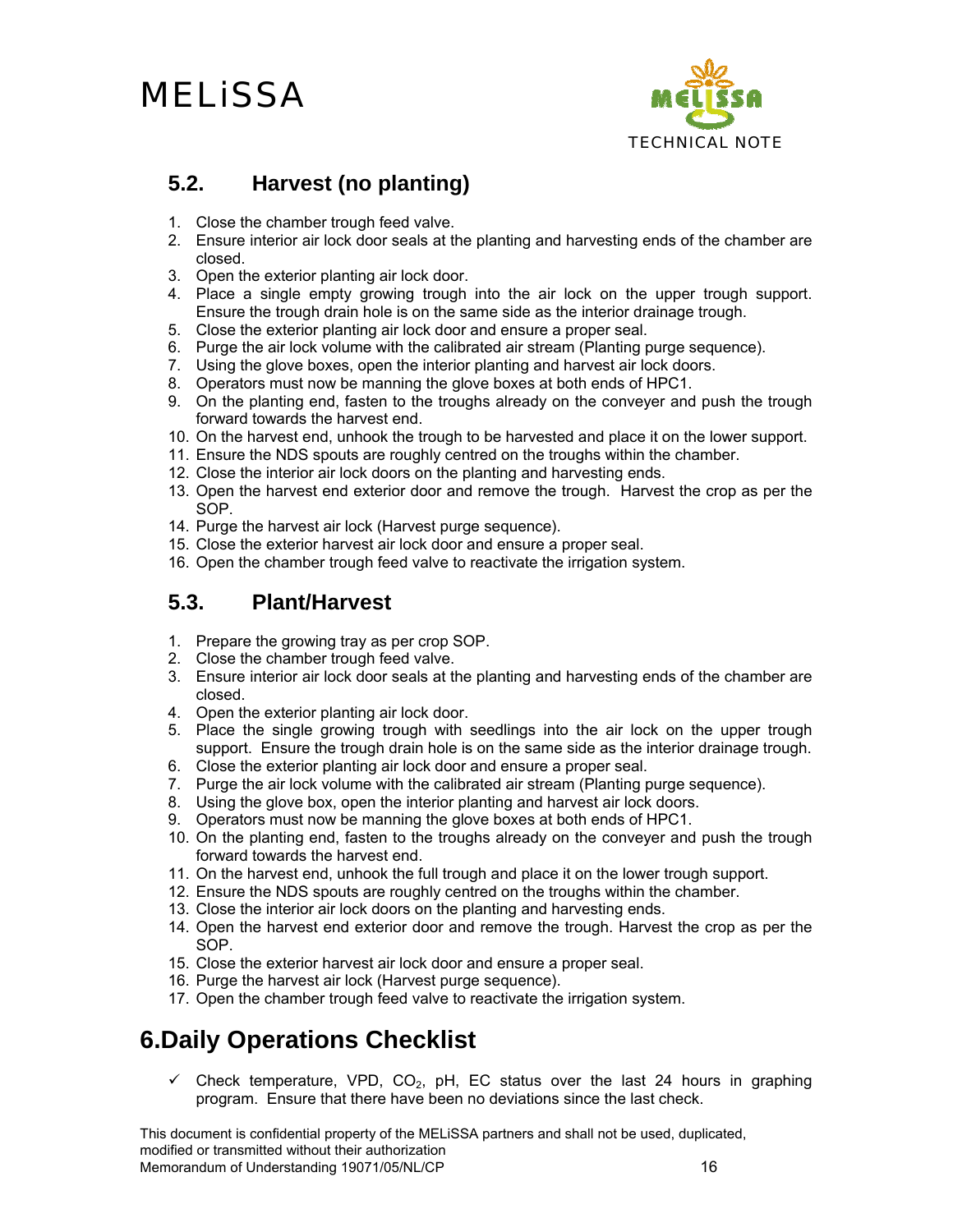

- $\checkmark$  Check status of bottled CO<sub>2</sub>. Replace tank when pressure falls below 500 psi.
- $\checkmark$  Check Acid/Base/Nutrient A/B level status.
- $\checkmark$  Check condensate level status.
- $\checkmark$  Check NDS tank level status.
- $\checkmark$  Check nutrient flow status.
- $\checkmark$  Check air flow and blower operation.
- $\checkmark$  Visually inspect plant growth and development.
- $\checkmark$  Check that chilled and hot water temperatures are within operating levels.

## **7.System Calibration**

Most of the HPC1 subsystems require periodic calibration to maintain proper functioning.

### **7.1. pH and Electrical Conductivity (EC)**

- 1. In the Argus Control System, change the acid, base, and nutrient A/B control settings from 'Automatic' to 'User Override 0.00%'. This is to ensure that the system does not activate during the calibration procedure.
- 2. Close the two isolation valves on the nutrient system bypass loop (Illustration 5).
- 3. Pour known standards of pH and EC into 250 mL beakers. Use two point calibrations with solutions of 4.00 and 10.00 pH units, and  $\sim$ 500 and  $\sim$ 3000 uS.
- 4. Carefully unscrew (counterclockwise to loosen) and remove the EC and pH sensors.
- 5. Place the probes into their respective solutions and follow the calibration procedures outlined in the operation manuals (Appendix 4)



**Illustration 12: Location of shut off valves for pH/EC calibration procedure.** 

- 6. Rinse the probes, apply Teflon tape to the threads, and screw them back into the nutrient system bypass manifold.
- 7. Reopen the bypass isolation valves to the same position as they were before calibration.
- 8. Return the Argus Control System settings to 'Automatic".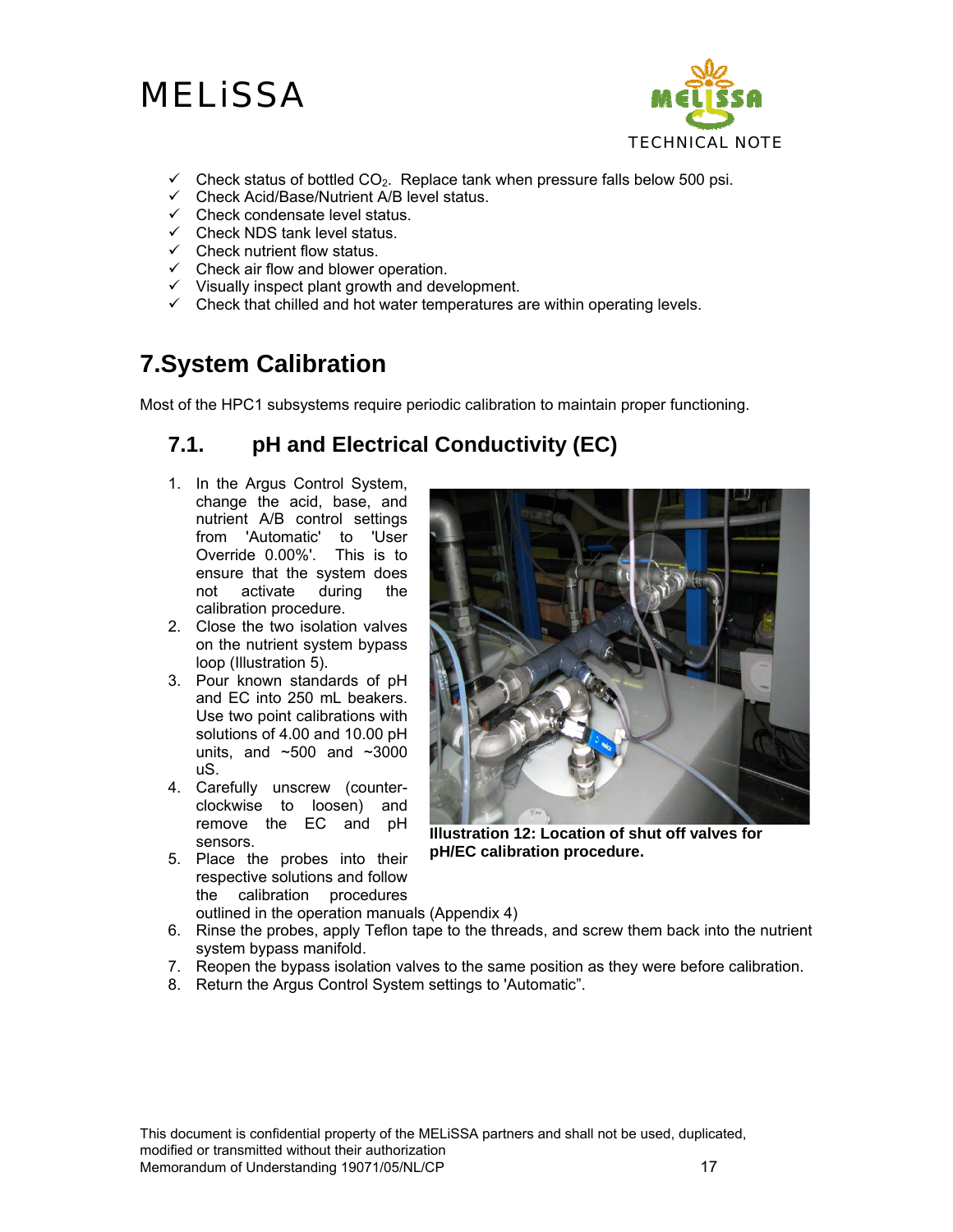



**Illustration 13: Location of EC/pH sensors.**

#### **7.2. Nutrient Delivery System Calibration**

NDS system calibration should be performed at the beginning and end of each experiment.

- 1. Empty the main NDS tank of all fluid using the drain valve. Leave valve open once drained.
- 2. Empty and dispose of acid, base, and nutrient stock solutions according to laboratory protocol for hazardous waste materials.
- 3. At the Argus relay panel, switch the acid, base, nutrient A and nutrient B relays to 'ON'.
- 4. Fill each reservoir with 3 litres of clean water and allow to drain into the main tank. This is to remove any residual acid/base/nutrient solution.
- 5. Repeat rinsing two more times with 3 litres of clean water.
- 6. Open the top of the NDS reservoir. Ensure that the water has been completely removed from the tank. Use a wet vacuum if required to accelerate the process.
- 7. Set the acid/base/nutrient relays to the 'OFF' position.
- 8. Place a clean and dry 2L beaker beneath the acid/base/nutrient outlets within the NDS reservoir.
- 9. Fill the acid/base/nutrient stock tanks with 3 litres of clean water.
- 10. Using a timer, switch the acid relay from 'OFF' to 'ON' for 30 seconds.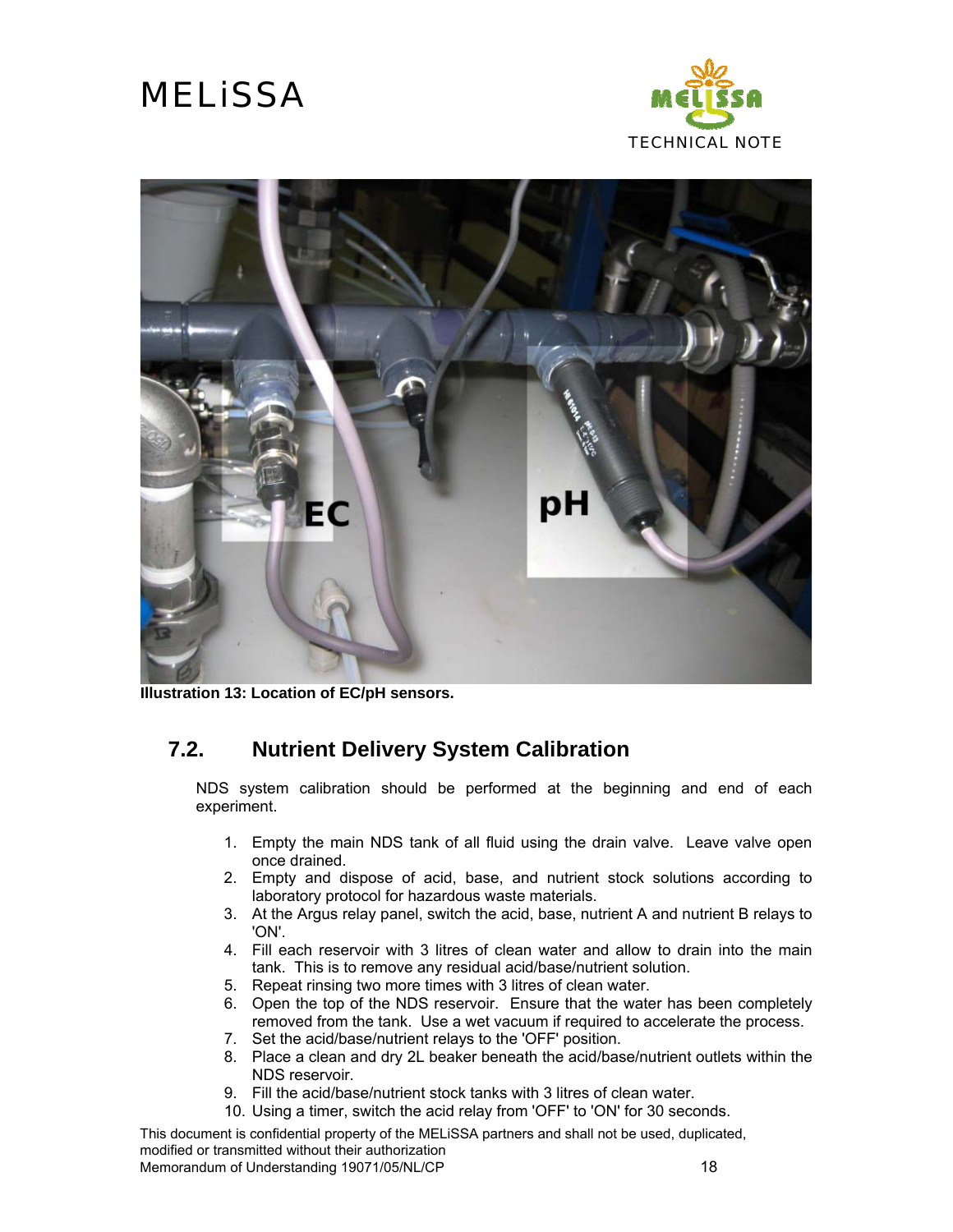



- 11. Collect, measure, and record the amount of water released into the beaker using a 100 mL volumetric flask.
- 12. Repeat 10 until no more water flows from the stock tank into the 2L beaker.
- 13. Repeat this procedure for each stock tank.
- 14. Use the collected data to estimate the flow rate for each container.

#### **7.3. Condensate System Calibration**

- 1. At the Argus relay panel, switch the condensate pump relay to 'OFF'.
- 2. Fill the condensate reservoir with clean water to approximately half full.
- 3. Disconnect the quick connect pump line from the main NDS reservoir.
- 4. Place the pump line outlet into a 500 mL volumetric flask.
- 5. Turn the condensate pump relay to the 'ON' position and time, using a stopwatch, the number of seconds required to fill the volumetric flask to 500 mL.
- 6. Use the collected data to estimate the pump flow rate.

### **7.4. CO2/O2**



**CAUTION! Carbon dioxide is a colourless, odourless, faintly acidictasting, and non-flammable gas at room temperature.** 

**Releasing carbon dioxide gas in a confined or unventilated area can lower the concentration of oxygen to a level that is immediately dangerous to life or health.** 

**Follow laboratory safety protocols when working with bottled gases.** 

Operation and maintenance of the gas analyzer should be performed according to the manufacturers user manual (Appendix 2). The MFC operation manual is presented in Appendix 3.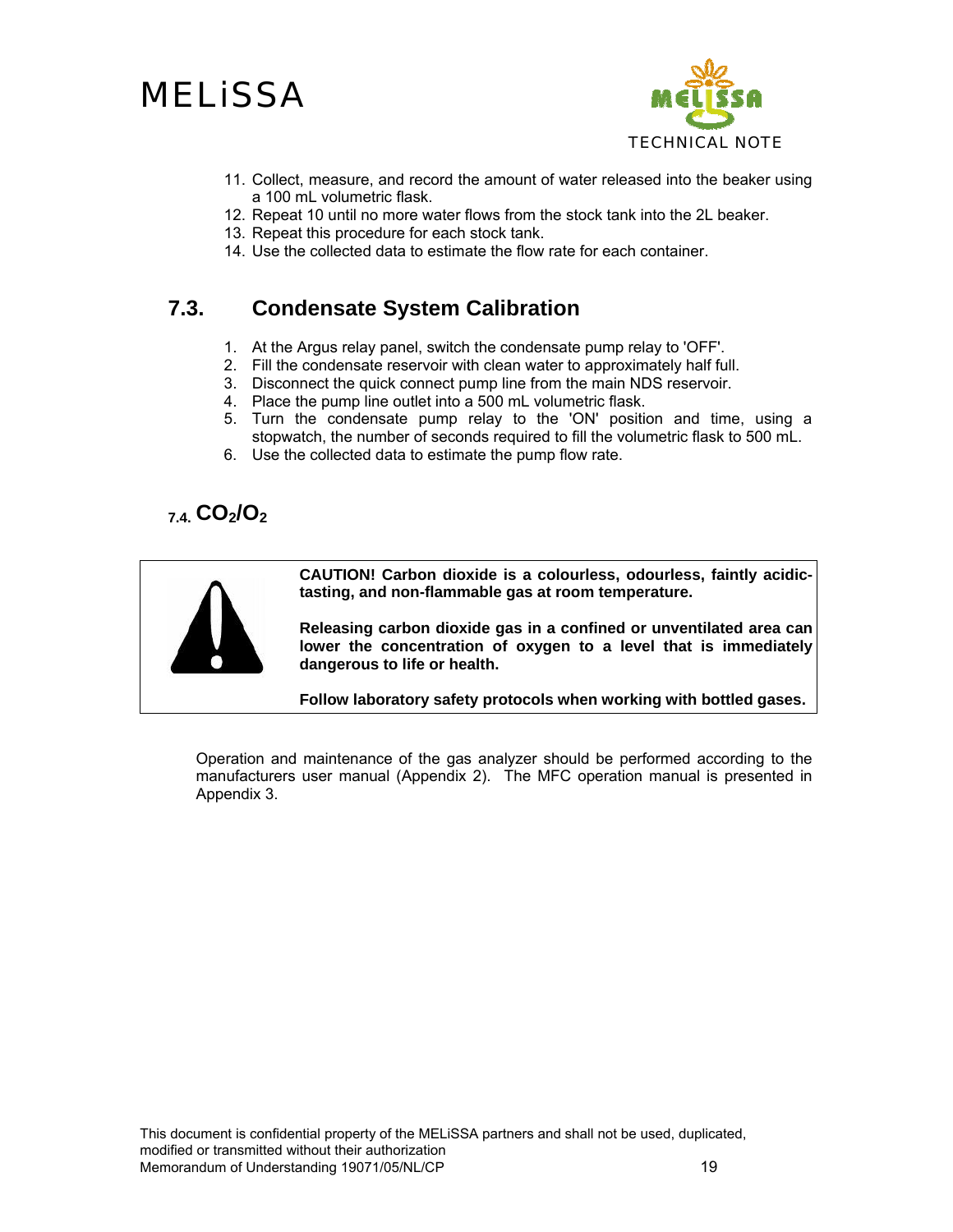

### **8.Basic Maintenance Tasks**

#### **8.1. Bulb replacement**



**CAUTION! Lamps can be extremely HOT if they have been recently on. Before attempting replacement, wait at least one hour for lamps to cool sufficiently.** 

**CAUTION! Lamp replacement requires the use of ladders and working at an elevated level. Use proper safety procedures. Never work alone when changing lamps.** 

When required, bulbs should be replaced by following this procedure:

- 1. Turn off lighting system main circuit breaker and lock out according to laboratory protocol.
- 2. Using an approved mobile warehouse step, climb to a point where your knees are level with the lamp loft handle (Illustration 14).
- 3. Lift the lamp loft using the handle and carefully raise and push it back until it is securely in place.
- 4. Unscrew the lamp(s) and replace with a new lamp. Use gloves to avoid transferring oils to the lamp surface (Illustration 15).
- 5. Carefully pull back on the lamp loft handle and gently lower it back into place.
- 6. Remove the mobile warehouse step.
- 7. Unlock and turn on the lamp lighting main electric circuit.



**Illustration 15: Lamp locations within the lamp loft.** 



**Illustration 14: Location of the lamp loft and lifting handle (yellow arrow).**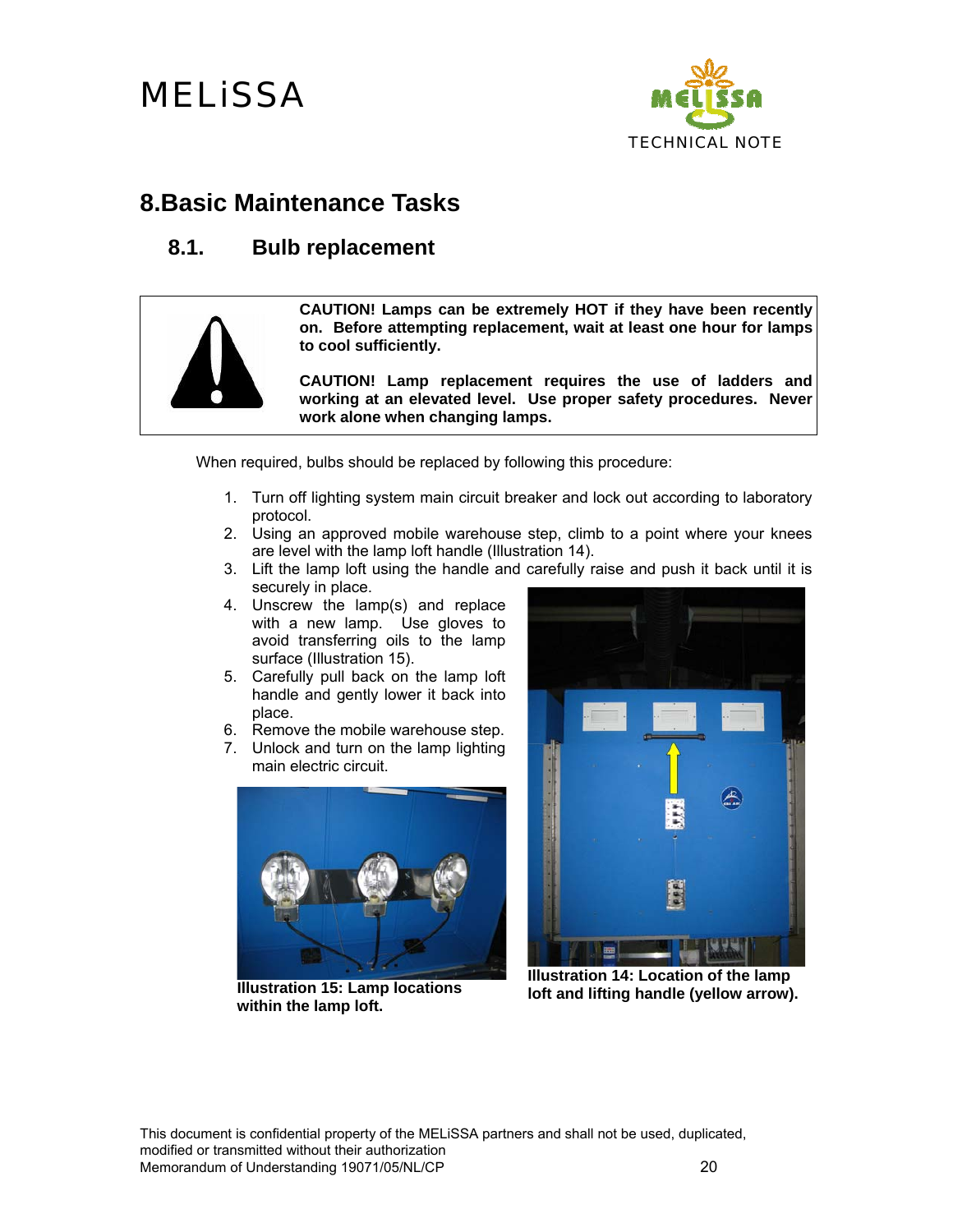

#### **8.2. Cleaning**



**CAUTION! Cleaning chemicals can be extremely dangerous. Be sure to read and understand your MSDS and follow all laboratory safety protocols when handling chemicals.** 

**CAUTION! Bleach, alcohol, and ozone can be dangerous in confined spaces. Be sure the air handling system is operational and all exterior and interior air lock doors are open when working within the chamber. NEVER work inside HPC1 without adequate supervision.** 

To ensure a minimal level of contamination with algae, biofilms, and other microorganisms, thorough cleaning should be performed at the end of each experiment.

#### *Exterior*

The exterior surfaces can be cleaned with warm water and mild dish washing soap.

#### *NDS Plumbing system*

- 1. Empty the main NDS reservoir and fill with 180 litres of a 10 ppm ozone solution. (Note: a 0.5% bleach solution can be substituted for ozone, however ozone is the preferred method).
- 2. Run the NDS system with plant troughs in all positions for a period of up to 24 hours.
- 3. Drain the NDS reservoir and fill with clean water.
- 4. Run the NDS system for up to 24 hours.
- 5. Drain the NDS system and fill with clean water.
- 6. Run the NDS system for 6 hours.
- 7. Drain the NDS system and fill with clean water.
- 8. Run the NDS system for 1 hour.
- 9. Drain the NDS system.
- 10. Open the NDS reservoir cover and wipe down the inside surfaces with clean a clean cloth.

#### *Interior*

The interior stainless steel surfaces should first be cleaned with a mild dish washing soap in warm water, followed by disinfection with a high-concentration alcohol mixture (i.e. 80% ethanol + 5% isopropanol).

#### *Growing Troughs*

Growing troughs should be removed from the chamber and cleaned with warm water containing mild dish washing soap. Surface disinfection to remove algae contamination can be done with a 5 ppm ozone solution (85% alcohol or 0.5% bleach in water can be substituted). Ideally and when possible, troughs should be soaked for a 12 hour period in a 5 ppm ozone solution. Troughs MUST be adequately rinsed prior to return to service.

#### *Lamp Loft Glass Panels*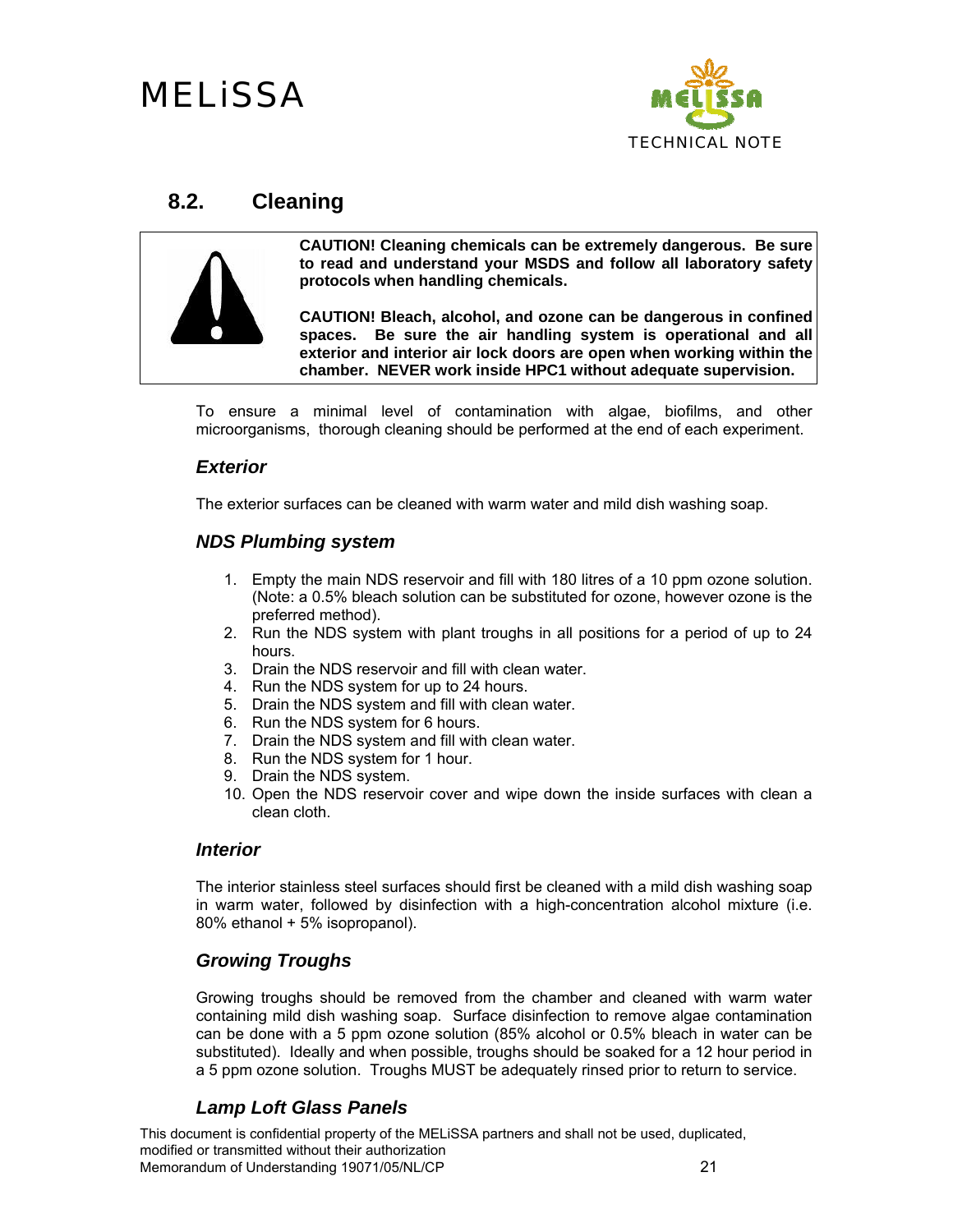



The glass panels in the lamp loft should be cleaned with warm water and mild dish washing soap. Rinse with clean water and dry with a clean cloth.